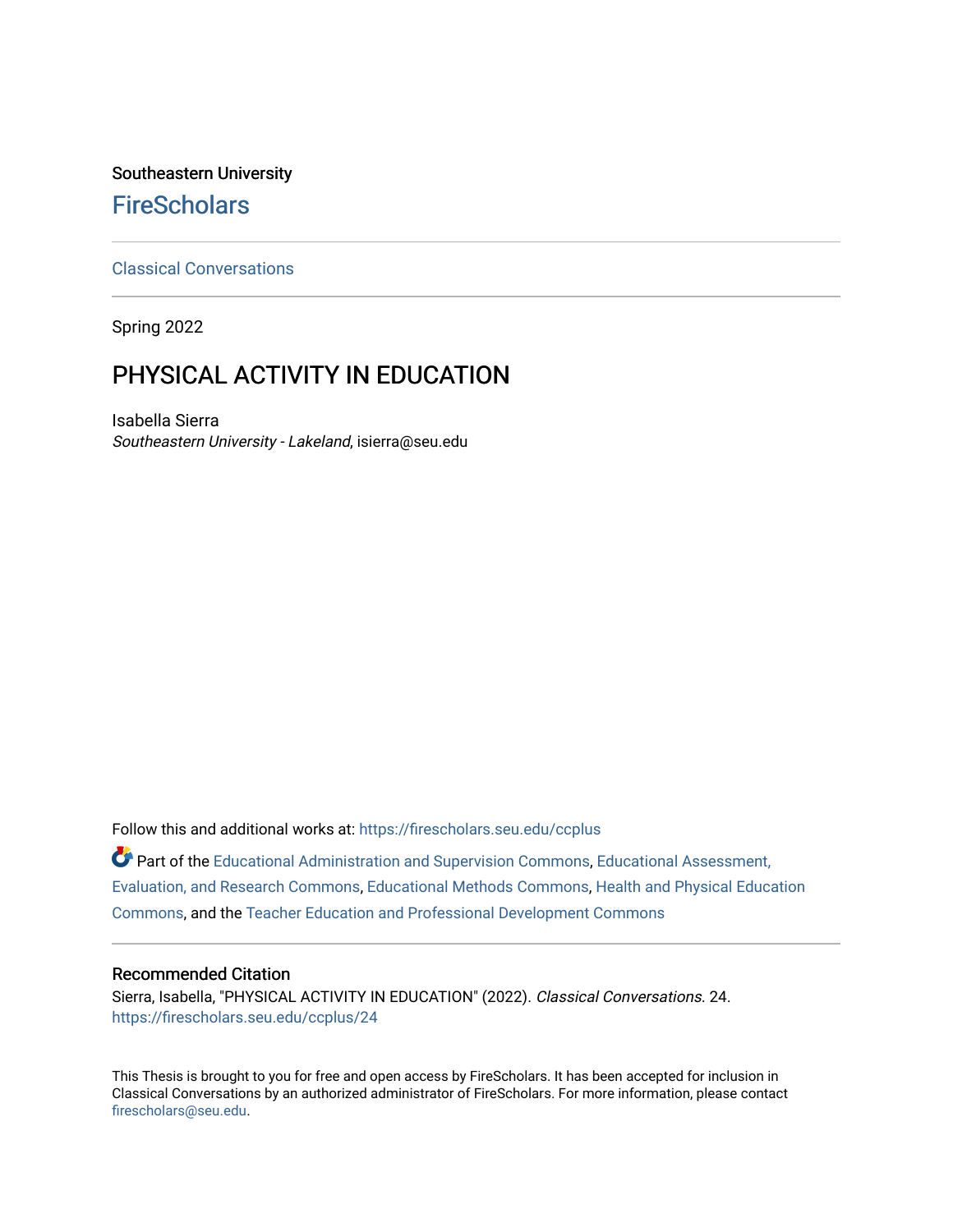**Physical Activity in Education Senior Thesis - Challenge 4 Isabella Sierra April 11, 2022**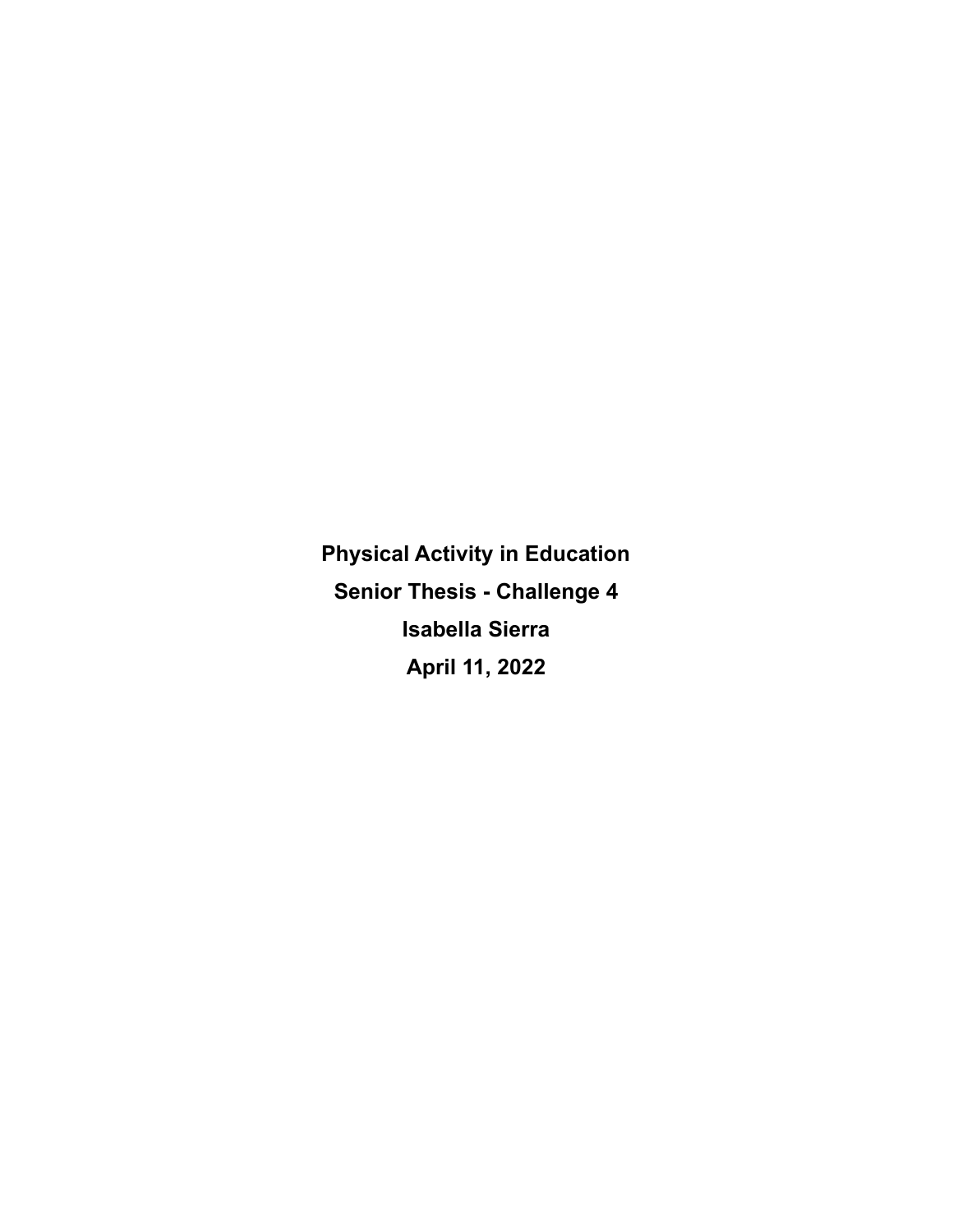## **Introduction:**

"Mens sana in corpore sano" (Jones). Living a healthy and active life is one way to honor God by respecting the body that He gave to His creation. 1 Corinthians 6:19-20 commands, "Do you not know that your bodies are temples of the Holy Spirit, who is in you, whom you have received from God? You are not your own; you were bought at a price. Therefore honor God with your bodies." Exercising and caring for one's body shows reverence to God, demonstrating that His workmanship is valued. Though some may disagree with this logic, remaining active should be a priority, as it has been proven to have countless benefits across all areas of life. Thus, frequent exercise should be a mandatory requirement in all levels of public education to encourage each student's overall health and brain function.

#### **Background:**

School is where most children in the United States spend a majority of their childhood. In the past, children received plenty of physical exercise daily. Growing up on the farm, running through fields and working long days, children were extremely fit and active. Today, children are growing up in an age of technology and a stronger focus on mental work. Now they spend many hours of their day sitting, either at school or at home. School is the place they gain knowledge of the world, form their opinions, and find their friends. It is also where they live a large portion of their lives. While parents have the responsibility of raising their children to be kind, generous, and responsible, teachers also have an important role since they spend upwards of 40 hours per week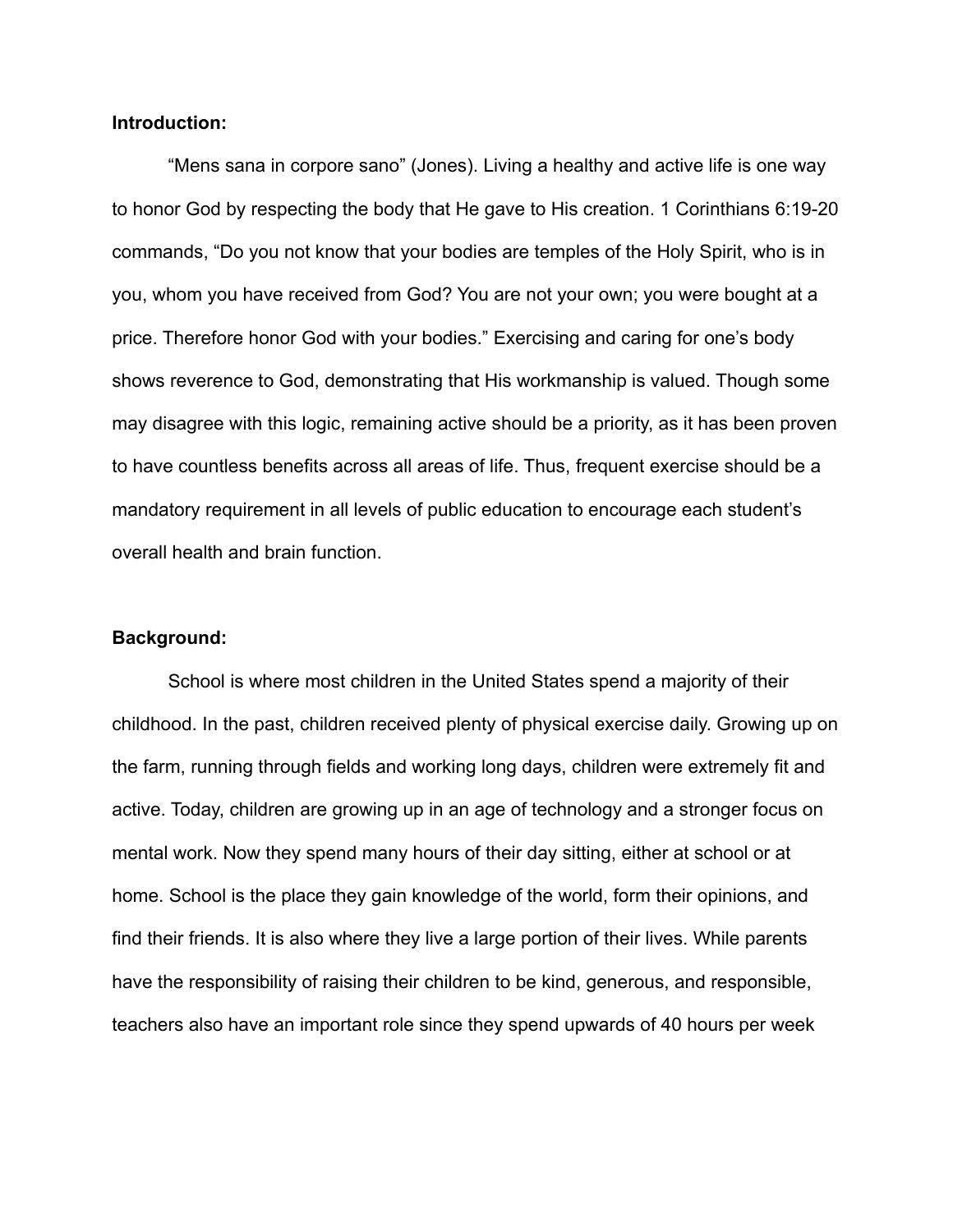with students. They are to guide students in their lives and learning as well as to encourage their overall well-being.

Post-secondary institutions, universities, and colleges have a long history with physical education. For many years most, if not all, universities had strict physical education requirements. They were viewed as a necessary and constructive part of a student's education. Amherst College became among the first to have a physical education program in 1861. Its purpose was, "to provide activities that would help Amherst students maintain their health and relieve the strain associated with their 'academic courses'" (Petruzzello and Box). The founders were keenly aware of many benefits and the necessity of prioritizing physical activity in education. William Augustus Stearns, president of Amherst at the time, stated, "Of one thing I am certain, the highest intellectual efficiency can never be reached, the noblest characters will never be formed, till a greater soundness of physical constitution is attained" (Petruzzello and Box). There is an undeniable connection between the academic and the physical, which throughout history has been recognized.

#### **Primary and Secondary Education:**

Education has taken many different focuses throughout history. Within the last 20 years that focus has been on increased academic performance. Along with programs such as Common Core and incentives like No Child Left Behind, there have also come sacrifices. Increasing the frequency of standardized tests has created a need for more time-consuming test preparation (Strauss). With schools striving to rank well, the tests have become a high priority, minimizing the necessity of other parts of education such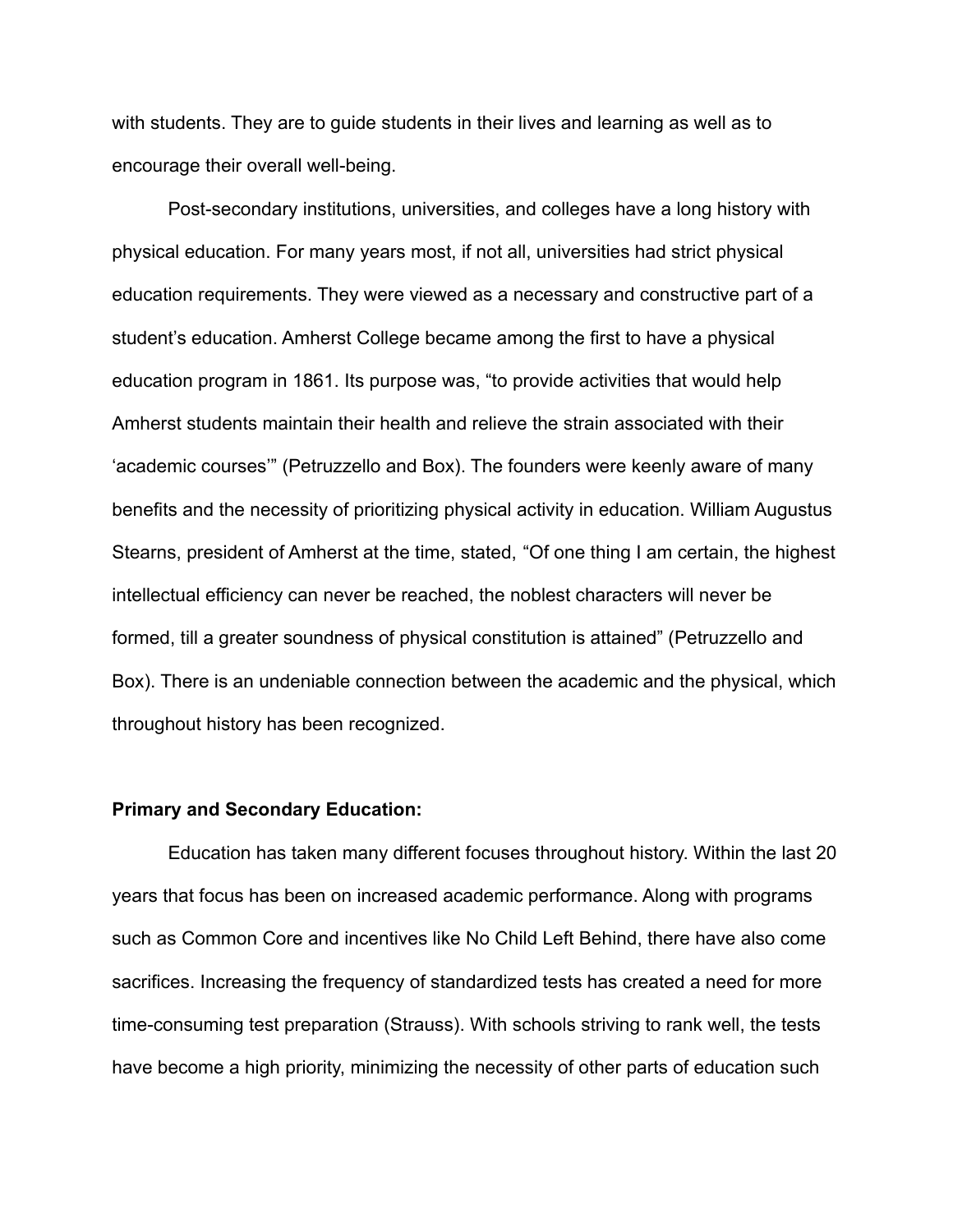as physical activity and wellness. Across the country schools cut back on daily recess time as well as the frequency of physical education. According to the Center for Disease Control (CDC), in 2006 recess was not offered in one third of U.S. elementary schools (CDC). In the same year in New York, which "reflects national trends", just under 4% of elementary schools implemented daily physical education, and nearly 60% of them only participated in physical education once per week (Chin and Ludwig). Despite being over a decade ago, these rates are extremely concerning considering the large amount of time children spend in school.

The goal of education should be to care for the entire child. With this comes more than just preparing students to perform well on tests. There are three learning domains in education: the cognitive, which "involves knowledge and the development of intellectual skills," the affective, which "includes the manner in which we deal with things emotionally," and the psychomotor, which "includes physical movement, coordination, and the use of motor skills" (Kuczala et al). Children need to be fostered in all areas of their education which includes allowing them time to release their full stores of energy.

According to the National Association for Sport and Physical Education, it is a necessity for children to receive active time in school. Their guidelines recommend, "children aged 5 through 12 accumulate a minimum of 60 minutes of activity each day and avoid long periods of inactivity." In addition, "elementary schools [should] provide 150 minutes of instructional physical education each week and that middle and high schools provide 225 minutes per week" (The National Association for Sport and Physical Education). If recess and phy-ed are not being consistently provided, students are clearly not meeting these standards. According to the current statistics from the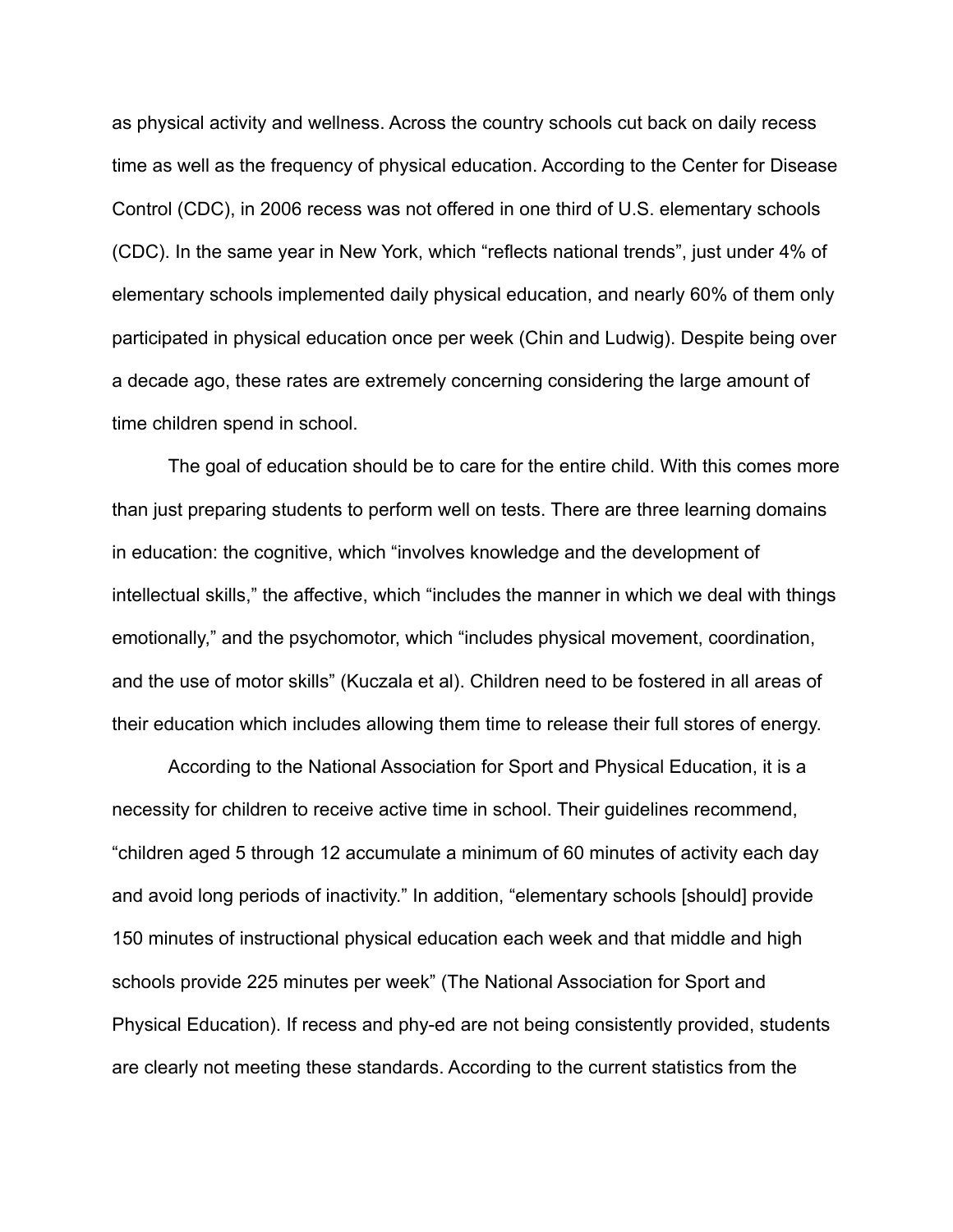CDC, 20% of U.S. children and teens are considered obese, making them medically at an increased risk for conditions such as energy imbalance, cardiovascular disease, type 2 diabetes, various cancers, and low bone density (CDC). This is undoubtedly in part because of the lack of physical activity (PA) they are receiving each weekday. In 2017 a mere 24% of children received the recommended 60 minutes of physical activity daily (CDC). These numbers should cause worry, and in many they have.

Educators and parents have seen firsthand the detrimental effects of reducing PA in the public schools. Fifth-grade teacher, Deb McCarthy, noticed a change in the amount of anxiety and behavioral problems in her students when recess was nearly eliminated. She stated, "there are schools where kids have no recess at all, because time once set aside for play is now dedicated to testing prep." She expressed, "It makes me want to cry. I've been teaching for 22 years, and I've seen firsthand the change" (Shammas). Other educators have become distraught as well. One former physical education teacher, Debbie Rhea, explained, "We have forgotten what childhood should be. And if we remember back to before testing—which would be back in the '60s, '70s, early '80s—if we remember back to that, children were allowed to be children" (Shammas). As these teachers express, children are wired to be active and taking this necessity away from them is having detrimental effects.

In order to make physical activity a priority in public schools again, and to aid students in reaching the recommended amount of PA, multiple steps will need to be taken. Recess must remain an integral part of each elementary school day to allow for children to play freely and engage in the activities they enjoy with their peers. Additionally, physical education classes should take place regularly, around 3 times per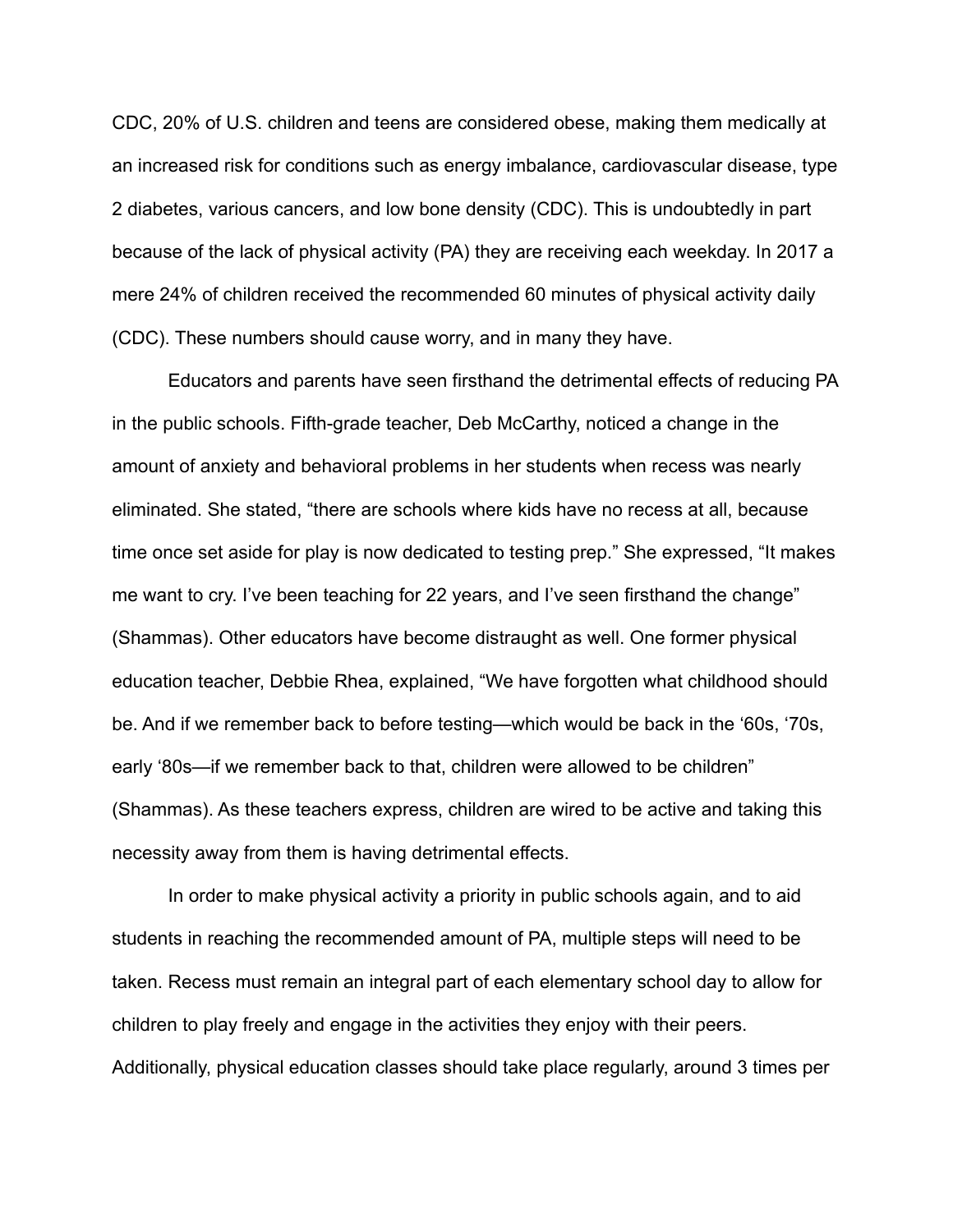week for elementary school and 4-5 days per week in middle and high school. This will provide students with exposure to new sports, participation in many types of physical activity, and education in maintaining a healthy lifestyle. In addition, classroom "movement integration" should be incorporated into everyday education. This has been defined as, "infusing physical activity at any level of intensity, within general education classrooms during normal education time" (Densley et al.). These can take different forms such as PA breaks or lessons. Ultimately, the goal will be to create more active students, and stimulate their brains in new ways to make their learning more productive.

Both regular recess and consistent phy-ed (PE) classes will have positive effects on the students. Research shows that active students often receive better grades and have more consistent school attendance than students who live more sedentary lifestyles. In addition, higher amounts of activity are related to better cognitive functions such as memory and attention (CDC). Recess will provide an opportunity for children to be active while learning social skills, and PE will encourage a healthy lifestyle among the students.

While PE and recess don't directly show measurable academic benefits in studies, kinesthetic in-class movement does assist in learning. Simply understanding how certain parts of the brain work will allow one to see the academic benefits of in-class movement. Most often, students are taught through explicit means: memorizing, reading, and listening to lectures. With teachers cramming as much information into a 90 minute lecture as possible, students will quickly lose interest and become disengaged. Studies have shown the short length of students' attention spans. An elementary student is likely unable to be attentive for longer than 10 minutes, with high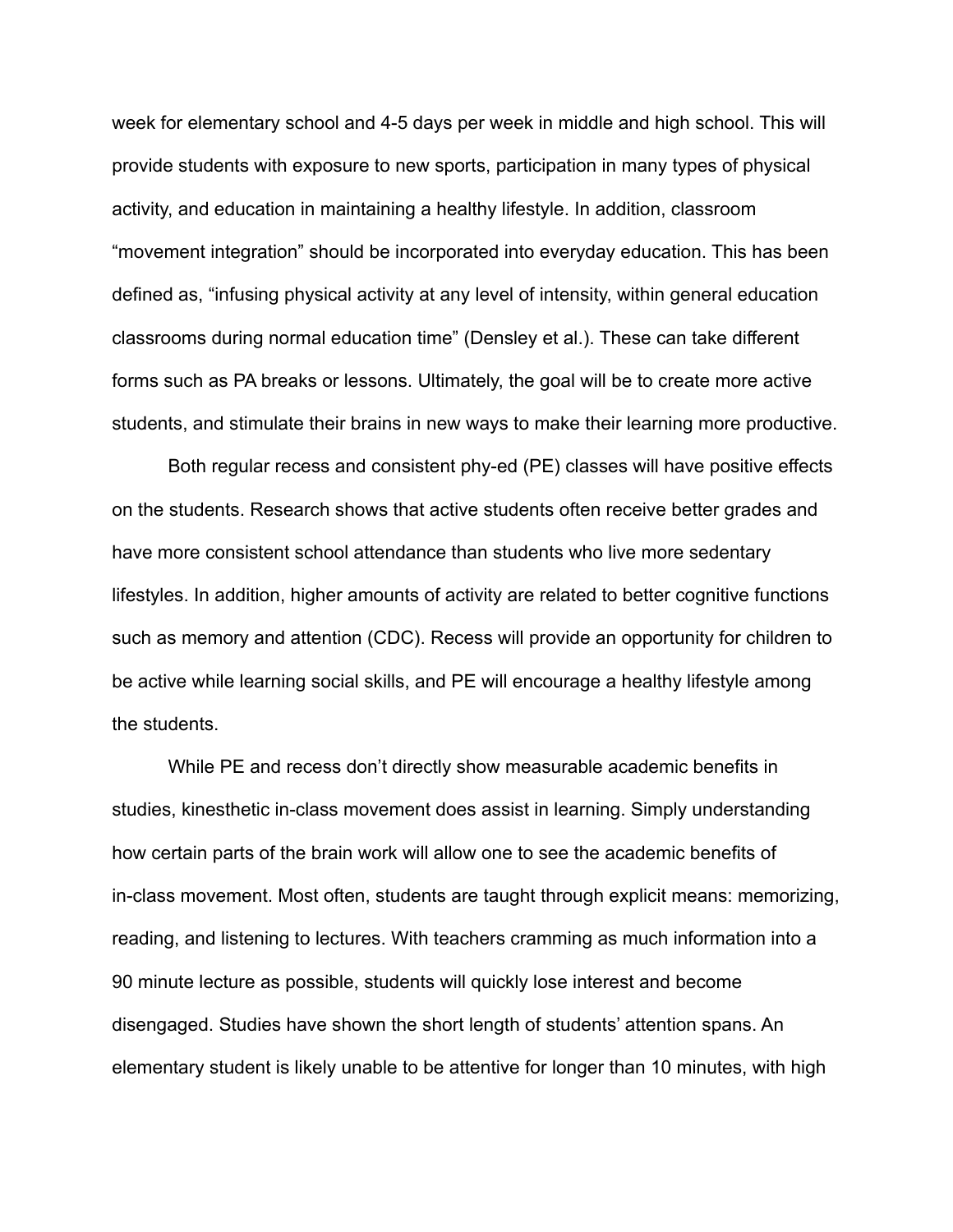school aged students following closely behind (Terada). Despite the commonly-used lectures, implicit learning, defined as "learning that takes place beyond our conscious awareness" is the preferred method of the brain (Lengel and Kuczala, 24). Often, this type of learning occurs through emotional arousal which can be accomplished through movement (Lengel and Kuczala, 24). Another benefit of scheduled breaks is that they will revive the brain through increased blood flow. When this occurs, the brain receives more oxygen and in turn allows the brain to refocus on the task at hand (Jensen). In addition, teachers will likely find that their students are absorbing more information. The hippocampus, where information is sent to be processed before storage, has a limited amount of space. When too much information is presented at one time, the brain simply cannot absorb it all (Jensen). Processing requires time, which providing brain breaks will accomplish. Though educators may feel the need to present long lectures crammed with information, in reality students will be incapable of absorbing it all. Kinesthetic movement is a necessary part of learning.

Measuring the indirect effects of physical activity breaks and lessons is difficult, however, when examined classroom interventions have shown positive effects on education and academics. A review of numerous studies in 2019 found positive effects linking attention, executive functions, and academic performance to physical activity (de Greeff et al). Executive functions are defined by Merriam Webster as, "the group of complex mental processes and cognitive abilities (such as working memory, impulse inhibition, and reasoning) that control the skills (such as organizing tasks, remembering details, managing time, and solving problems) required for goal-directed behavior (Merriam-Webster)". Academic performance included improvements in mathematics,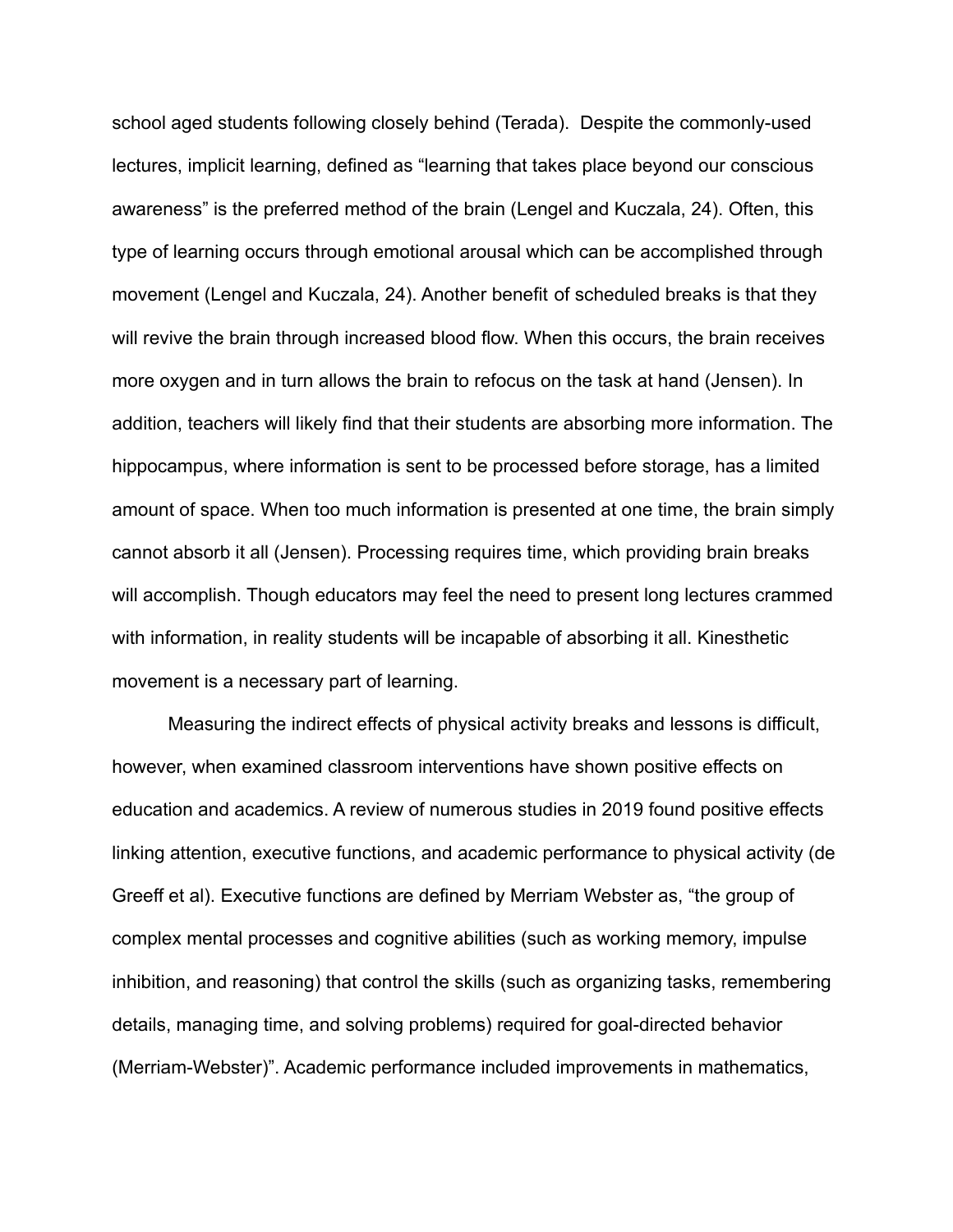reading and spelling. The review noted that the most promising interventions were those that included consistent physical exercise over a span of multiple weeks (de Greeff et al). Another study on elementary school children found that mathematics and reading outcomes improved by including "at least 20 minutes of physical activities into math and reading lessons for 20 weeks" (Kuchta). By requiring scheduled PA breaks or lessons, teachers should not be surprised if students' academic performance is enhanced.

All students learn in unique ways, and there are countless differences between every pupil. While catering education perfectly to each student is an impossible task in the public schools, introducing PA in the classroom has proven beneficial to both boys and girls—the most noticeable division amongst students. Biologically, males and females are created differently, and these differences should be considered when teaching. Development occurs at different ages across the genders. Girls, for example, tend to speak at a younger age than boys. Hormone levels are also different between men and women. Males have lower serotonin and oxytocin quantities, chemicals which relate to bonding and impulse control (Munden). As a result of this, boys have a tendency to require larger amounts of play time, physical activity, and have more energy.

Introducing kinesthetic movement into classrooms will provide the necessary change of scenery and motion that boys require. One study required students to perform an even number of kinesthetic and non-kinesthetic activities over a series of weeks. The results were grouped according to the male and female participants. The male students remained on-task when performing the kinesthetic activity. A 58% decrease in distracted behavior was seen when participating in the movement tasks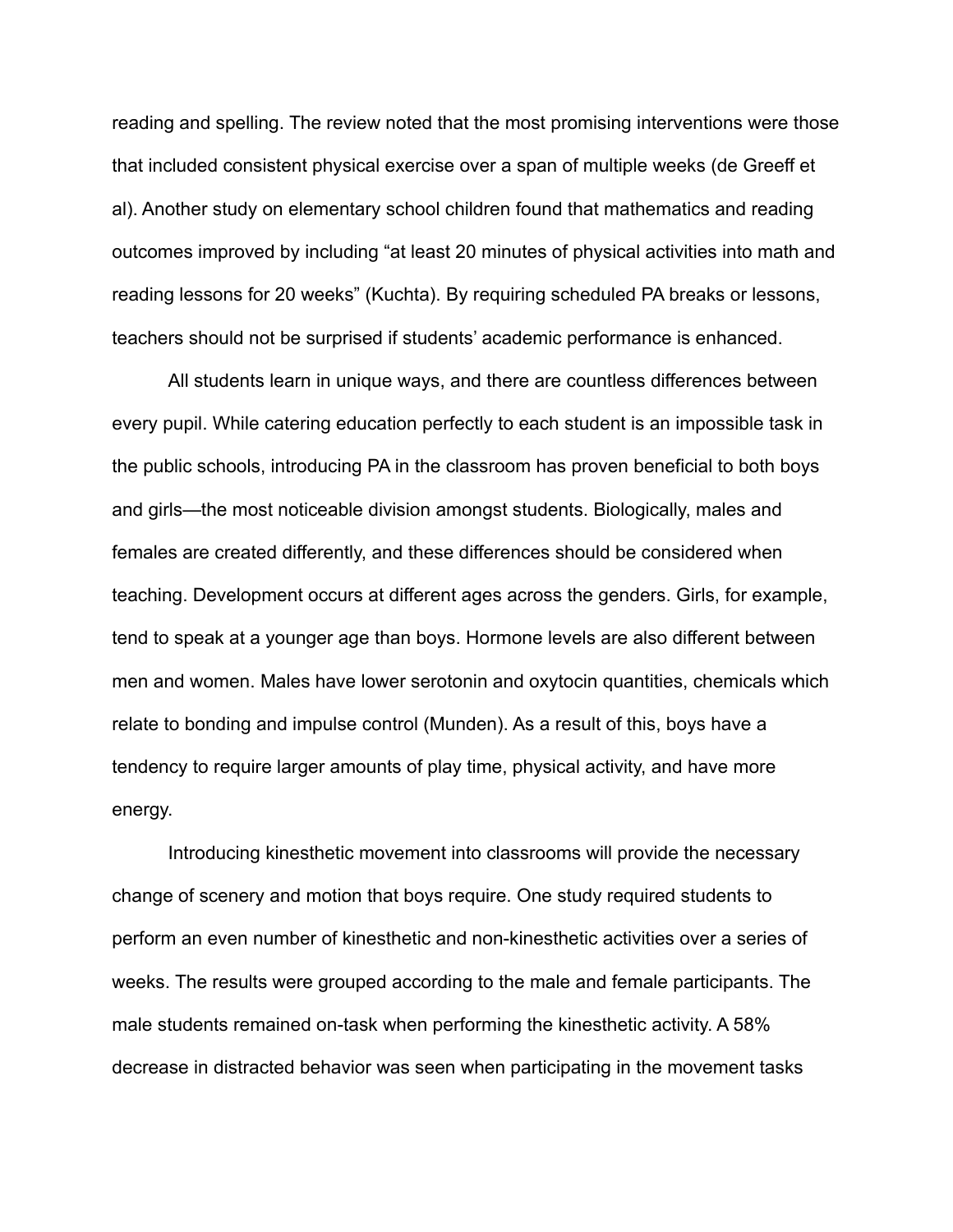(Munden). Though they may not eliminate distractions, kinesthetic and movement activities will reduce their prevalence, thus creating more time on task. The results found in the female students were similar, with a 77% decrease in distracted behavior when kinesthetic exercises were being performed, yet the female students had lower distraction rates to begin with (Munden). Another review found that "regarding classroom behavior, time spent on task (TOT) during lessons significantly increased in each of the included studies" (Masini et al.). Though it may appear that students will only become distracted, and this is certainly a possibility, evidence suggests that by stimulating the brain through exercise, students will ultimately become more focused. Although the need for kinesthetic learning is often more evident in boys, girls will also see tremendous benefits.

A unique program for girls called SHINE, has endeavored to create a curriculum for girls to stimulate them in STEM (Science, Technology, Engineering, and Mathematics) fields. In SHINE, girls are taught math through dance with the goal of equipping women for futures in predominantly male areas of study. After finishing the program, both personal and academic benefits in young girls are evident. On average there is an improvement of 184% in math scores with 88% of students thinking they are proficient at math by the end of the curriculum. In addition there is on average a 148% increase in personal confidence in the students. After the program,91% of SHINE students were interested in a STEM career.(SHINE). The striking improvements seen in these students are encouraging, further proving the necessity of physical activity in the classroom. Clearly education can be successful in both boys and girls when completed in a non-standard way.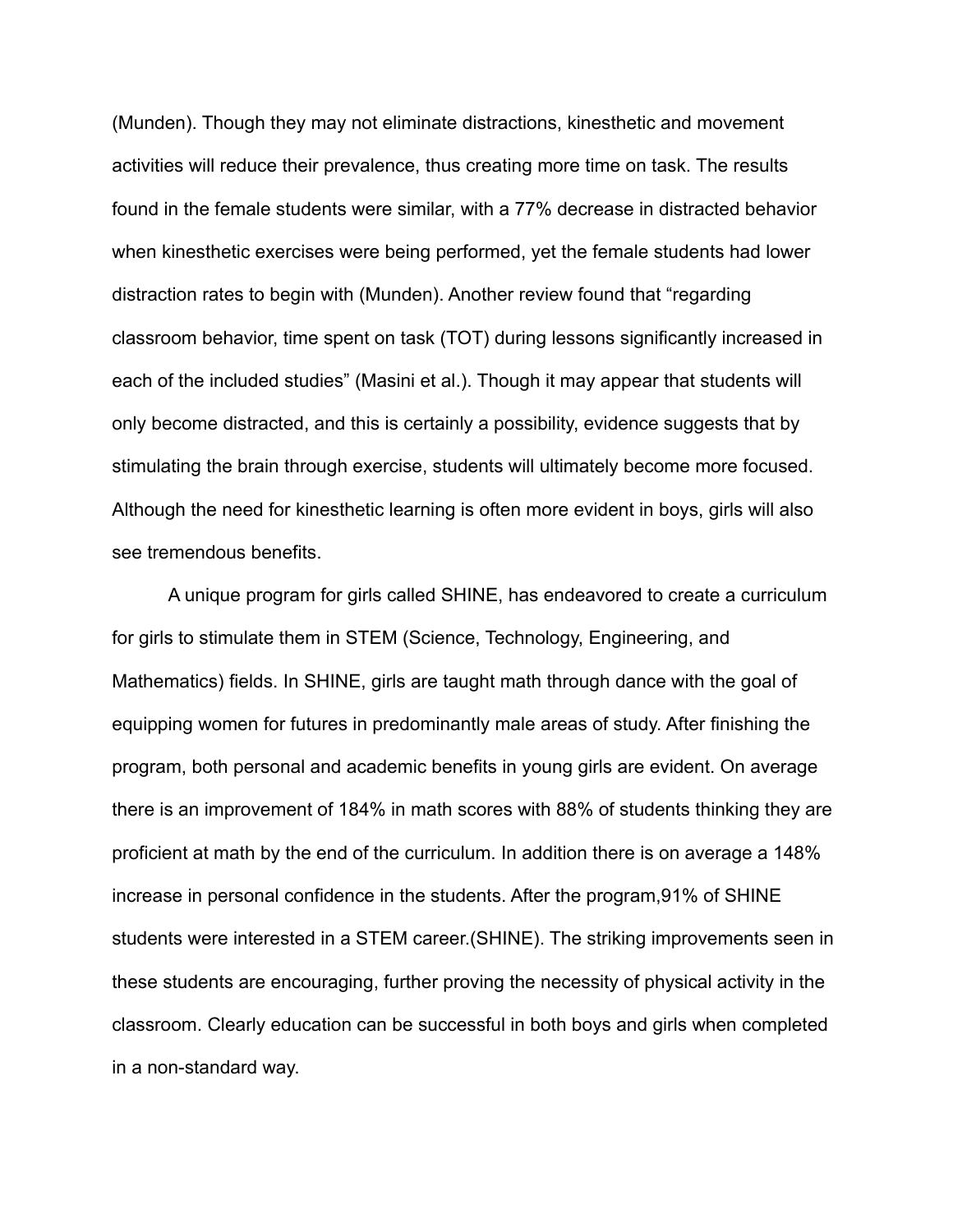Along with the academic and cognitive benefits of kinesthetic learning,

introducing physical activity will bring a new sense of excitement into the day. Because a large portion of students' lives are spent in school, making it enjoyable to them should seem logical. Students of all ages will likely be more excited for review games or active lessons, than sitting at a desk for a lecture. Particularly in elementary school, performing activities together can provide a sense of unity throughout the classroom. This will appeal to children who often feel on the outside. Less motivated students may find that learning can be enjoyable, thus engaging in class more often. Certain games will challenge students to think in new ways, and cooperate together as a team. Activities like this can improve their ability to problem solve and communicate with others effectively. Educators will likely discover class participation, cohesion, and motivation will improve as students begin to enjoy school more.

When examining if physical activity breaks and lessons are being used in public schools, there is evidence of sporadic use. "PA breaks" will be a short 5-10 minute period in which the class participates in stimulating movement or exercises. Requiring more preparation from the educator, "PA lessons" will include active review games and movement integration such as executing jumping jacks while reciting math facts. One finding noted that "adoption of PA breaks was nearly universally reported, with a weighted prevalence of 91.5%" (Densley et al.). Although the percentage of *schools* incorporating PA breaks is high, the evidence does not include the percentage of *teachers* within each school adopting PA breaks. Of the teachers who reported using breaks, 40% of them implemented breaks for 25 minutes per week, while only 20% provided 50 minutes per week. While this is encouraging, improvement is necessary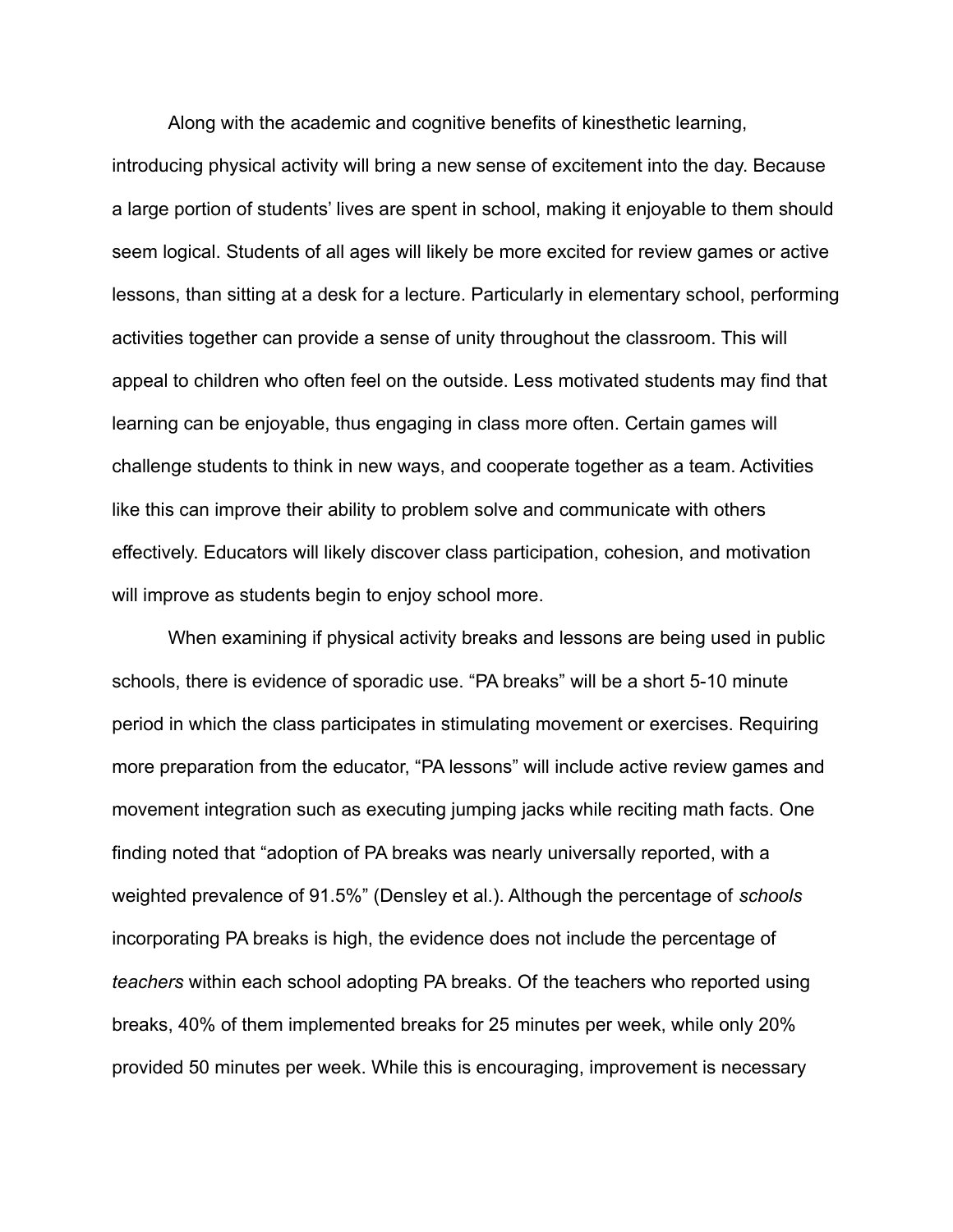(Densley et al.). Findings for PA lessons, however, were different. "PA lessons improved mathematics outcomes more than PA breaks. Although there is more evidence about the educational benefits of PA lessons…adoption of PA lessons was reported less frequently than PA breaks" (Densley et al.). These findings suggest that there is room for improvement in the adoption of physical activity in the classroom. Over time, educators will find that including movement in the classroom in addition to physical education and recess will provide far more benefits than lengthy lectures ever could.

#### **Post-Secondary Education:**

In recent years, colleges and universities have shifted their attention away from physical education. The importance of strict academics has been pushed to the forefront, leaving the physical health of each student in the background. Former President John F. Kennedy recognized this even while he was alive. In an article for *Sports Illustrated* in 1960, he writes,

But the harsh fact of the matter is that there is also an increasingly large number of young Americans who are neglecting their bodies—whose physical fitness is not what it should be—who are getting soft. And such softness on the part of individual citizens can help to strip and destroy the *vitality* of a nation. For the physical *(and mental)* vigor of our citizens is one of America's most precious resources. If we waste and neglect this resource, if we allow it to dwindle and grow soft then we will destroy much of our ability to meet the great and vital challenges which confront our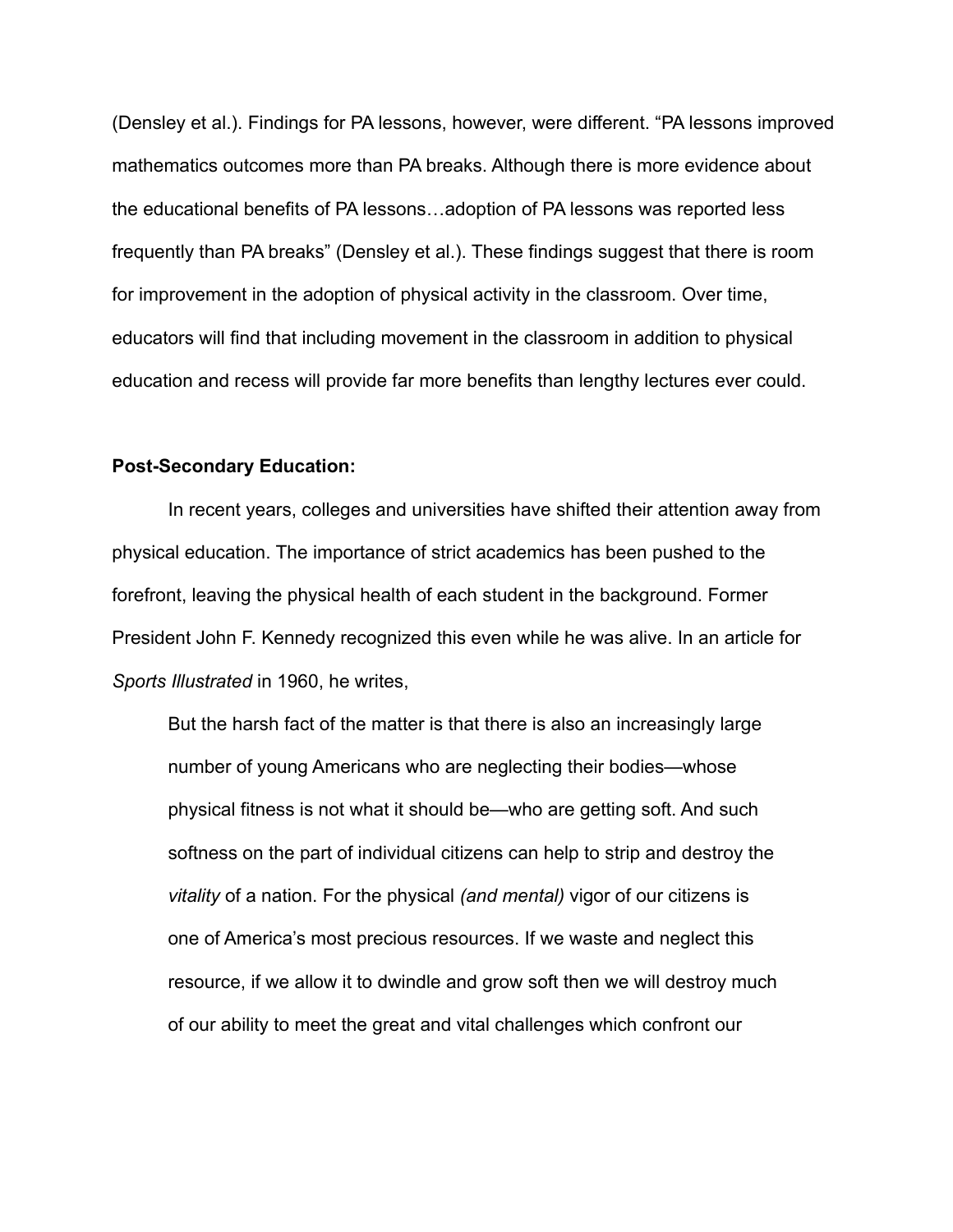people. We will be unable to realize our full potential as a nation Kennedy).

Here Kennedy sees the importance of individuals' physical health even as it pertains to the overall strength of a nation. Later he notes that many of the ways in which Americans used to receive daily exercise are now absent from our daily routines. If this was becoming an issue over 60 years ago, how much greater should one's concern be for young people today?

As many people are aware, mental health in young adults has been at a steady decline in recent years. Interestingly, so has physical exercise. According to data from the American College Health Association-National College Health Assessment Executive Summaries from 2008/2009 to 2018/2019 the negative impacts of stress on academics have increased from 27% to 33% with anxiety and depression increasingly impacting academics from 18% to 27% and 11% to 18.5%, respectively (Petruzzello and Box). Busy schedules, copious homework, and adjusting to life on one's own are all common to the life of every college student. A study report of over 60,000 college students from the 2018-2019 school year showed that nearly one-third of students "reported that emotional or mental difficulties negatively impacted their academic performance on at least 1-2 and as many as 6 or more days over the previous 4 weeks" (Petruzzello and Box). According to the Mayo Clinic, nearly half of college students reported symptoms of depression or anxiety within the last year. In addition, of those who develop mental illness, 75% show signs before the age of 24, demonstrating college age is a critical time in the mental health of a young adult (Mayo Clinic Health Service Staff). Many universities noticeably focus on maintaining a positive mental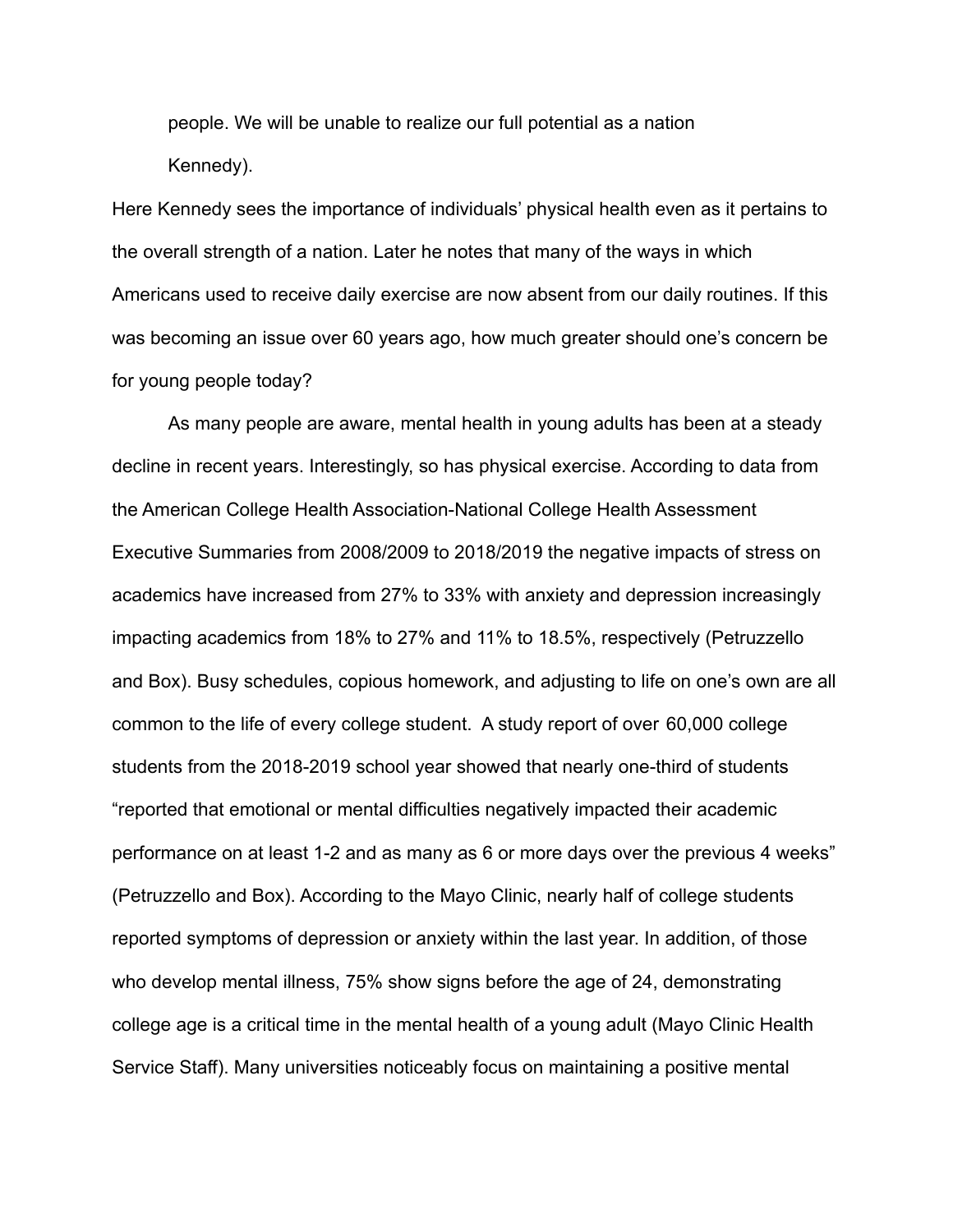health amongst their students, but what if they are missing a key aspect for making this vision a reality?

A recent study conducted during the recent COVID-19 pandemic showed an interesting link between a decline in physical activity and an increase in stress amongst college students. It found that "compared to before the pandemic and associated shutdown, 54.2% of respondents reported exercising less time while 47.9% exercised less intensely. Concurrently, 77.6% reported more stress and 40.4% reported worse academic performance (Morgan et al). Undoubtedly, other factors are at work in the midst of a pandemic, yet the sudden decline in exercise and its correlation to instantly higher stress levels suggest that obtaining adequate PA is vital to one's overall health.

One concern regarding the mental and overall health of students is the time students are sedentary on an average day. Often, students spend large portions of their days reading and studying for their classes. While this may appear helpful to their academics, studies have shown that too much time sitting is extremely detrimental to the life of a student. One self-reported study on over 200 college students found that on average, each student spent nearly 8 hours per day sitting. This particular study also discovered that with an increase in sedentary time an increase in stress, anxiety and depression was also present (Lee and Yujeong). Even more concerning, a review of multiple studies found that the average sedentary time ranged from 10.7-11.1 hours per day depending on the type of measurement (Moulin et al). Engaging in such an extreme amount of sedentary time can cause detrimental health effects such as weight gain.

Nearly everyone has heard of the term "Freshman 15" in reference to the amount of weight one will inevitably gain in their first year of college. Although research has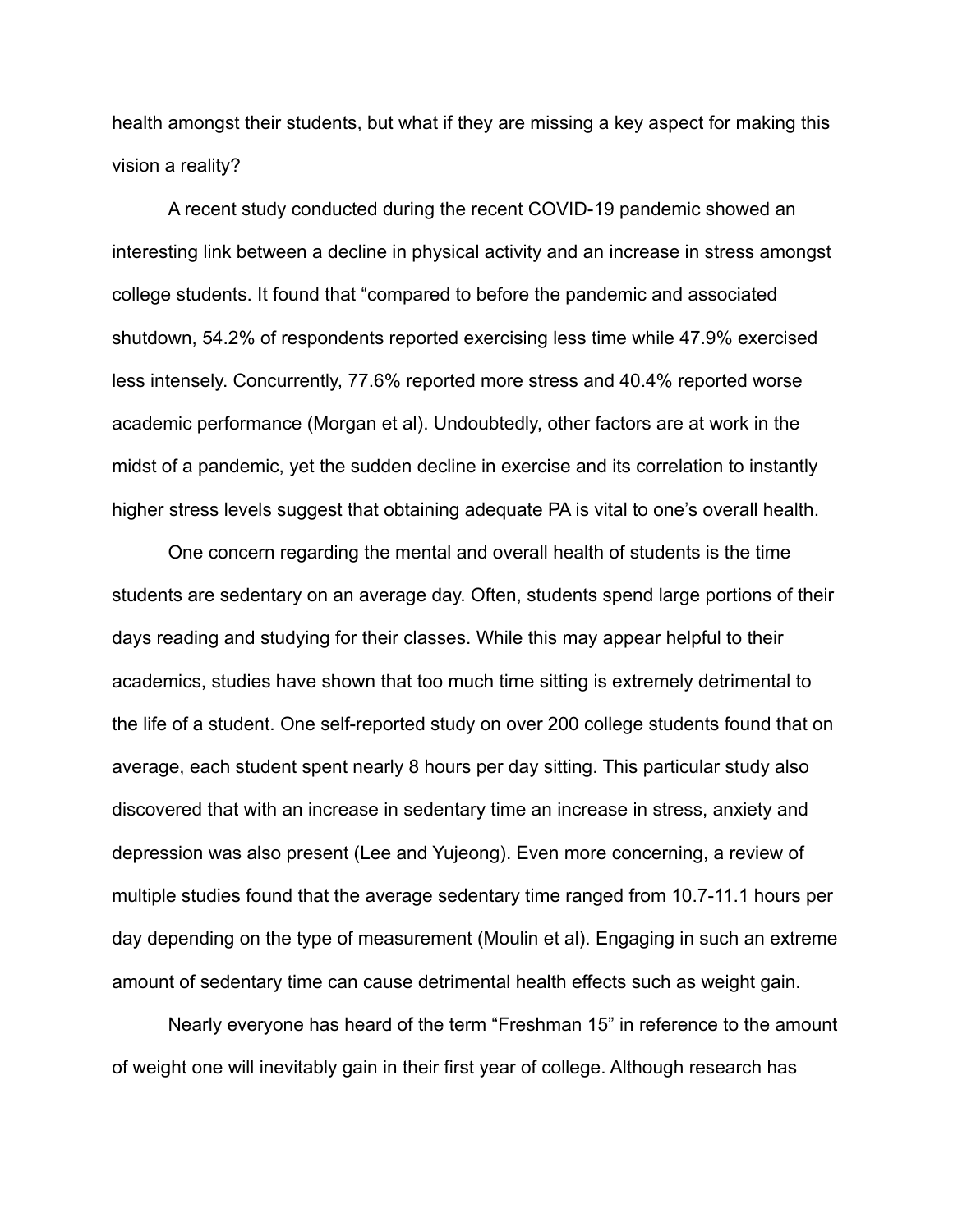proven that 15 pounds in one year is not necessarily true, there is a concerning weight gain during the college years. According to a meta-analysis of over 30 studies, on average over 60% of college freshmen gained weight over the course of the year with the mean weight gain of 7.5 pounds (Vadeboncoeur et al). The consistent pattern of excessive weight gain, the high levels of inactivity, and changes in lifestyle that all occur in college suggest that this is an issue in need of a solution.

When one combines the knowledge of PA's benefits on a healthy life with improved academics, it is easy to see why it would be necessary to emphasize PA in education. Yet, it is simply not. As academic rigor increases with grade level, a balanced lifestyle slowly disappears. A review from 2017 found that there is a consistent decline in PA levels as one moves through high school and into adulthood. Within this review, one study which examined 233 undergraduate students

Reported [that] physical activity levels decreased during the transition from high school to college years; 65% of students reported engagement in regular vigorous and 26% in regular moderate physical activity during high school. Upon follow-up however, during their college years 38% of students participated in regular vigorous and 20% moderate PA (Calestine et al).

These statistics show a significant difference between activity levels in high school and college.

To meet the World Health Organization's guidelines for physical activity, an adult over 18 years of age, "should do at least 150 minutes of moderate-intensity aerobic physical activity; or at least 75 minutes of vigorous-intensity aerobic physical activity; or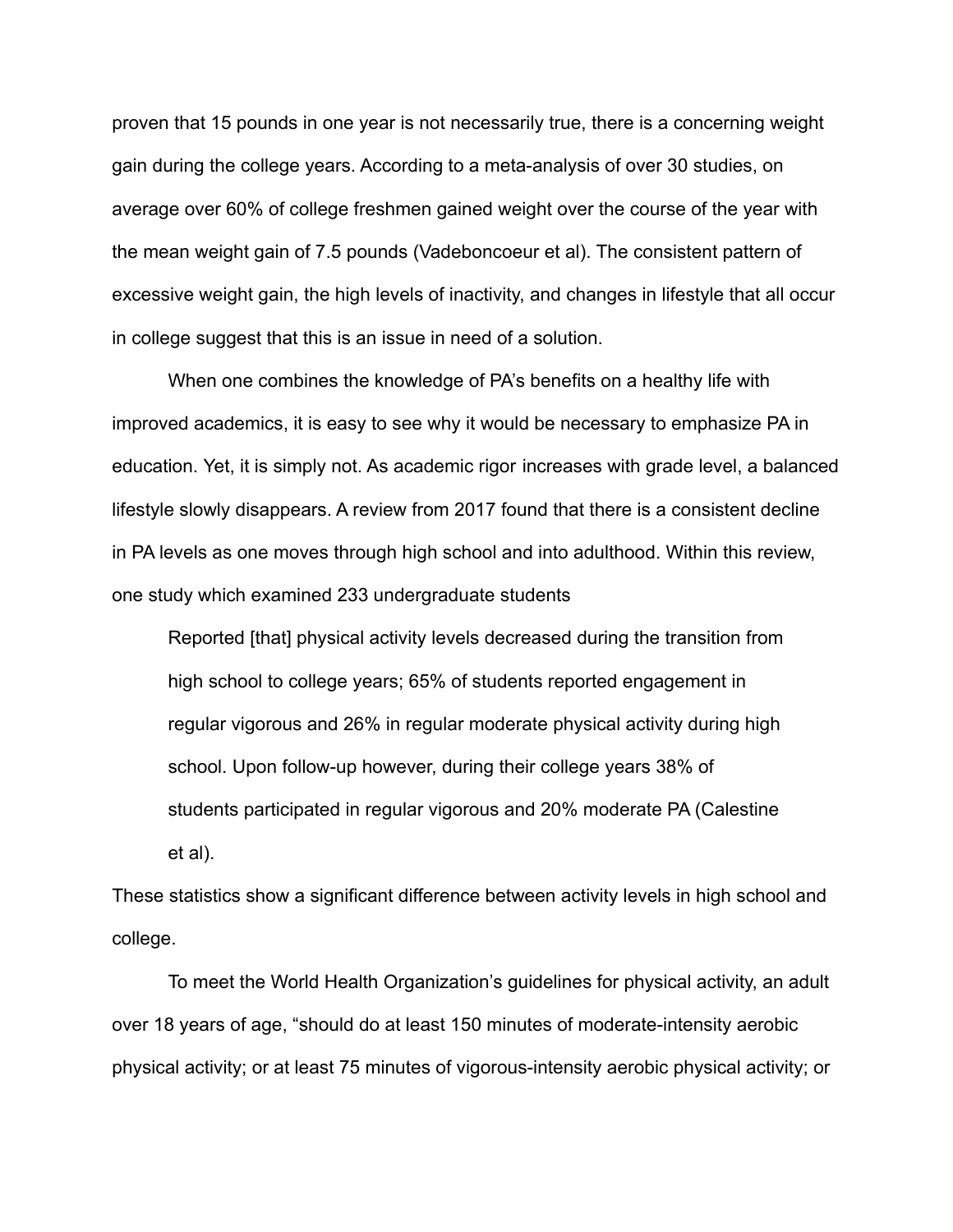an equivalent combination of moderate- and vigorous-intensity activity throughout the week" (Physical Activity). Roughly half of American college students consistently meet these guidelines (Penglee et al.). With this in mind, consider a study from 2004 demonstrating that the rates of meeting these guidelines have not improved over the last two decades. It found that while 66% of freshmen in college reported sufficient amounts of PA in high school, by the end of the first two months of college only 44% met PA requirements. In addition, "34% of the students reported insufficient activity during high school, but 56% reported insufficient activity in college" (Petruzzello and Box). If more than half of college students, and possibly an even larger number of students due to the pandemic, are not receiving adequate amounts of PA, it seems logical that so many are suffering from mental health issues and weight gain.

To increase student mental health as well as encourage a healthy adult lifestyle, a physical activity requirement should be a part of every college program. Appearing in many forms, students should be required to take eight PA classes, one per semester, to graduate. The goal is for exercise to be enjoyable, thus carrying healthy lifestyle habits into adulthood. According to Richard Pringle, PhD, "encouraging a love of movement should take precedence over the medicalization and disciplining of the moving body" (Petruzzello and Box). Oftentimes exercise is viewed as a painful experience, one that requires phenomenal determination to have a drastic body transformation. Ultimately, however, exercise should be enjoyable as well as a way to stay mobile and healthy. One study found that when performing resistive exercise training, many positive effects correlated such as lower anxiety and depression, better sleep, and less fatigue (Petruzzello and Box). Thus, there are other forms in addition to aerobic exercise that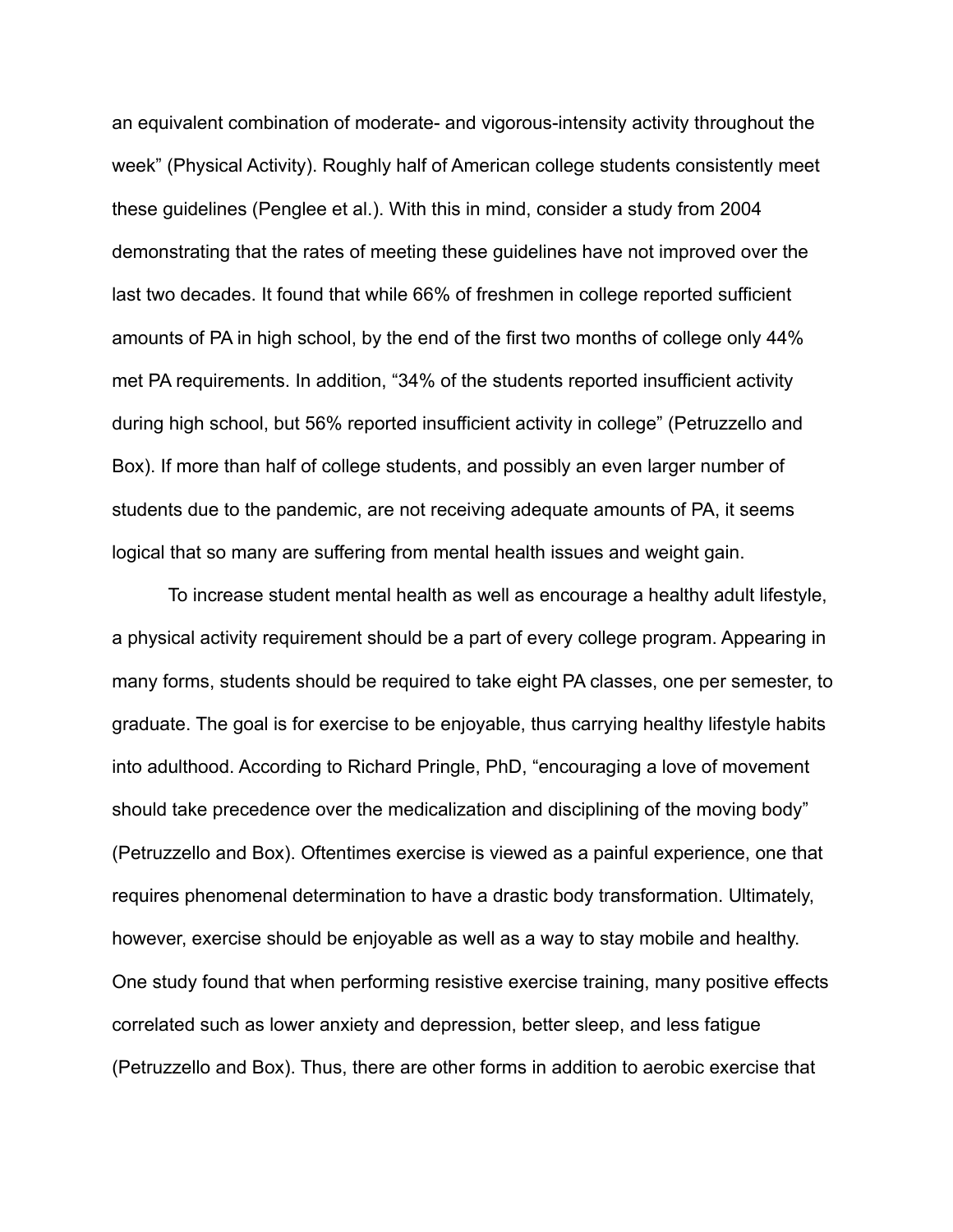are beneficial. For this reason college campuses should offer a wide variety of classes ranging from yoga and zumba, to cycling and weight training, to tennis and soccer. Thus, classes will be suited to all fitness and intensity levels, a program where everyone can find something they enjoy.

The goal is that by instituting a PA requirement, students will live more active lives. The requirement will lower the amount of time spent being sedentary and increase the mental health of students on college campuses. A study from 2016 examined the effects of increasing sedentary time by 30 minutes per day. It found "an increase in mood disturbance. This…was associated with a larger stress-induced inflammatory response. These findings highlight the notion that too much time being sedentary, a common occurrence in college students, can potentially lead to negative mental health consequences" (Petruzzello and Box). When students are required to be active in their daily life, they will find their mental health improving and their study time becoming more focused. In addition, students will be encouraged to maintain healthy habits and lifestyles outside of the classroom. The PA requirement will re-energize and stimulate students' brains on a daily basis.

Another set of studies examined by Petruzzello and Box showed the aforementioned mental health benefits when exercising. Students had "12-22% fewer days of poor mental health when compared with no exercise at all." In addition, "any duration of activity was associated with reduced mental health burden, indicating the exercise itself need not be time consuming" (Petruzzello and Box). These studies also found that mental health benefited the most when exercise was done between 3-5 days per week (Petruzzello and Box). Physical activity has proven benefits to many areas of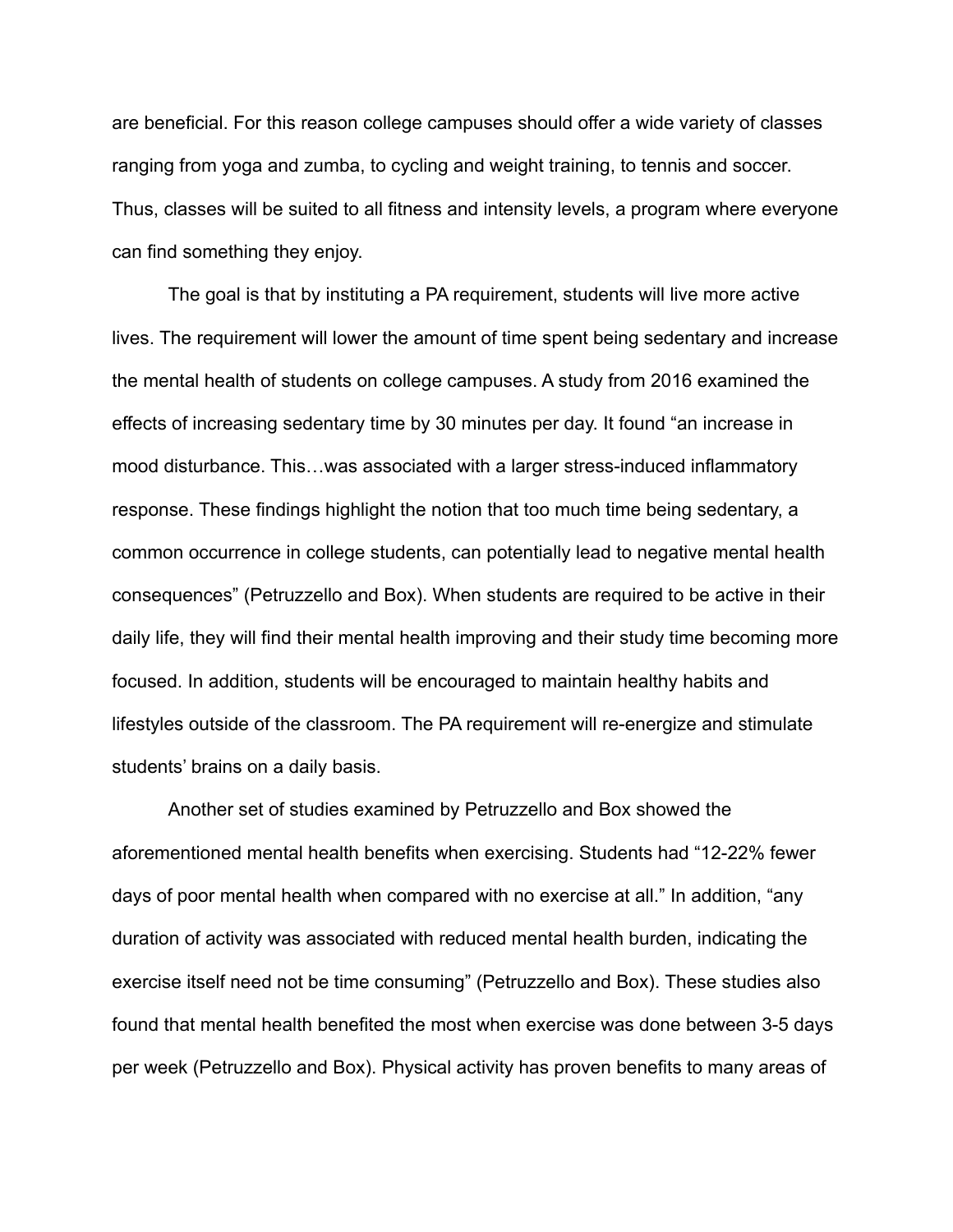life, one of which being mental health. As studies have shown, this physical activity does not need to be lengthy. Students will be able to configure this requirement into their everyday schedule while leaving an adequate amount of time for studying and peer activities. Research shows that college students can spend between 8-10 hours per day on their cell-phones (Penglee et al.). Since this is extremely excessive, there is plenty of room in a student's day to take 30 minutes to exercise. The PA intervention will greatly benefit the student population.

Finally, by instituting this requirement into colleges around the country, students will be more prepared for adult life. College is an in-between time where one begins to find their independence and purpose. It is during these years that students will form habits they will carry with them for the rest of their lives. While they are still being guided, it is important that they are capable of pursuing a healthy lifestyle when they leave. Currently, overweight and obesity levels are dangerously high. According to the Center for Disease Control, in 2017-2018 the "prevalence of obesity in adults was 42.4%" (CDC). With countless health conditions associated with obesity, it is imperative that efforts are made to bring these statistics down. A 2019 study by Moo Song and Cardinal found that "required PAE (physical activity exercise) policy allows for more students with lower self-determined forms of motivation (ie, amotivation) to be reached in comparison to the elective PAE policy" (Moo Song and Cardinal). By requiring students to participate, the hope is that they will become self-motivated due to the positive effects associated with exercise. According to a study examined by Petruzzello and Box, "85% of college seniors who were regularly active were at least as active, if not more active, when surveyed 6 years later; similarly, 81% of college seniors who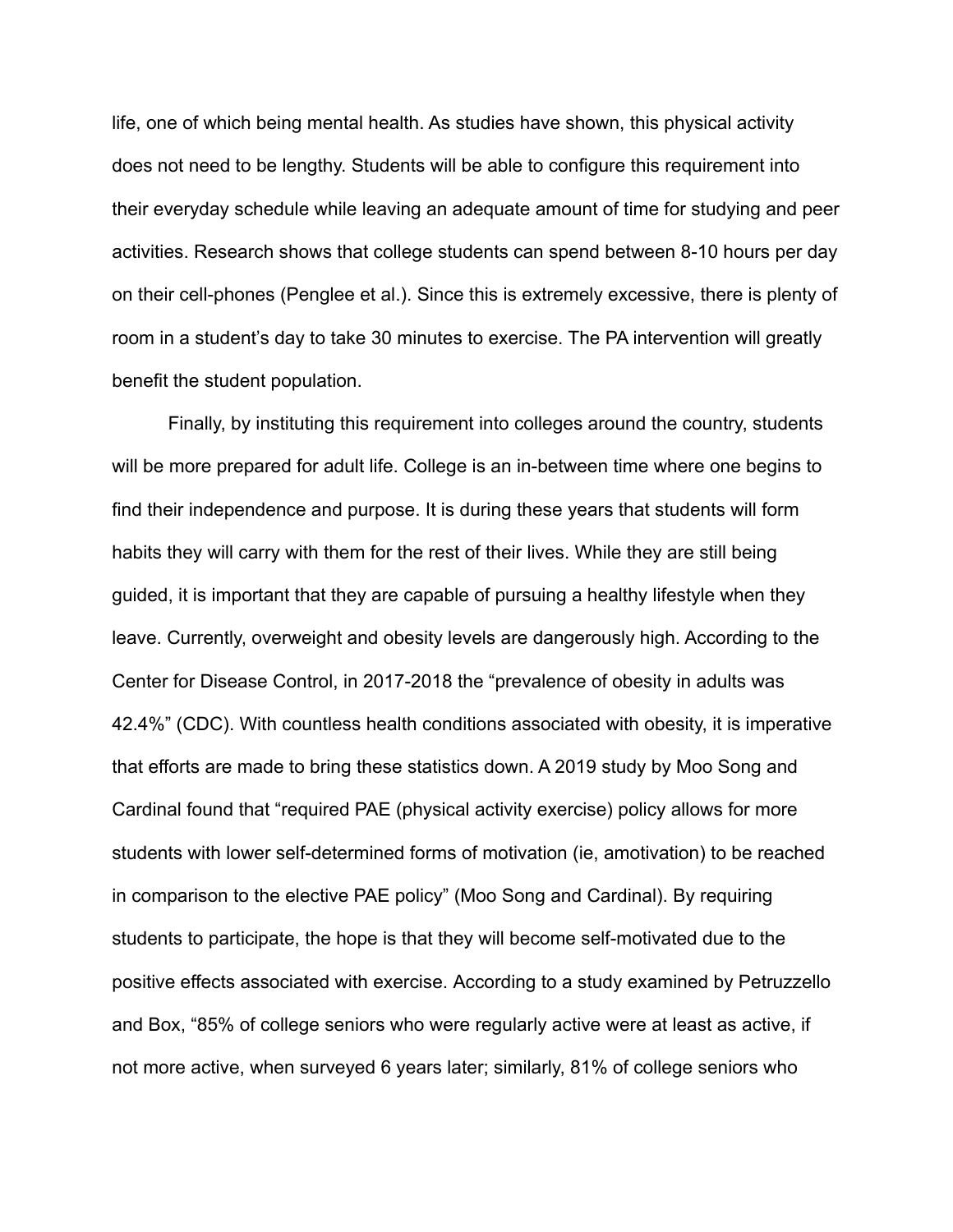were non-exercisers reported the same or less activity 6 years later" (Petruzzello and Box). This demonstrates the habits made during this time last well into students' adult lives. If students continue in their patterns of high screen time and hours of sedentary behavior, one can only imagine the detrimental effects these practices will have on the remainder of their lives.

Ultimately, creating a culture centered around being active will improve the overall health of the entire student body. Intramural sports and outdoors clubs can be promoted to incoming students. In addition, professors can make use of the outdoors in their classes. Biology labs or journals could be done while observing the nature that surrounds campus. For example, science professors from the University of Wisconsin LaCrosse take their classes hiking on the nearby bluffs to find specimens to observe. It will take time to make this a reality for many schools, however, which is why a PA requirement should be the first step to reach this vision.

#### **Refutation:**

Primary and secondary educators may feel implementing PA in classrooms is futile, and it is the responsibility of the physical education teachers to ensure the students are receiving adequate amounts of exercise. Indeed, gym teachers play a vital role in helping students to gain skills in sports and physical fitness. Yet, a teacher's role is to educate the entire child, including the physical realm. By implementing this policy, educators will take part in a vital part of a child's life, being active. Teachers will not be running a gym class, thus concerns about their own physical fitness levels are not valid.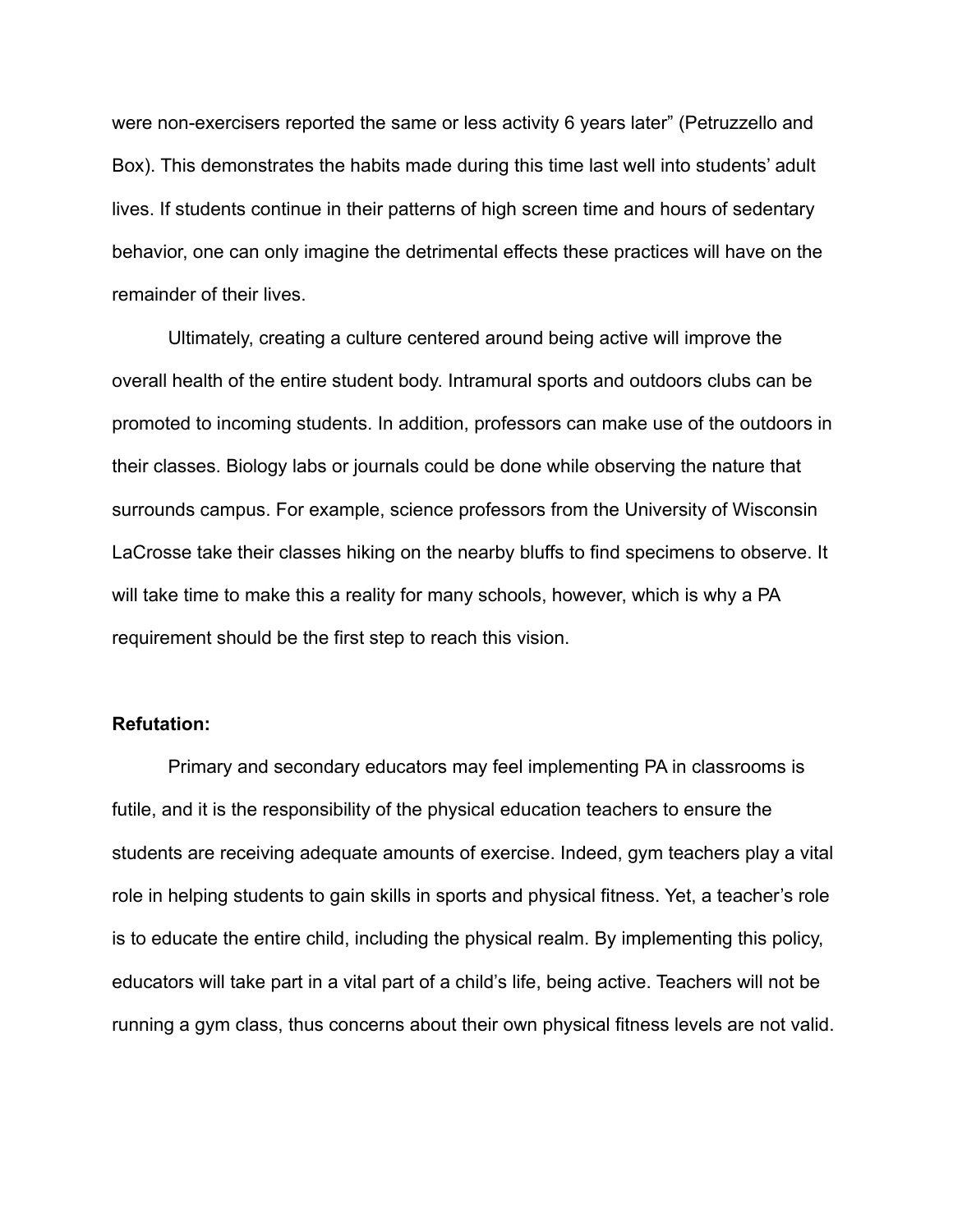Anyone can be active and the educators will only facilitate short breaks and active lessons to ensure the child's brain is reawakened and refocused.

Another common objection is the amount of funding and teacher preparation that will be required. The academic and overall benefits to the students will outweigh the inconveniences of implementation. Once teachers become trained in this new setup, they will be able to easily reuse lessons from previous years. Although the training for educators and the lesson plan formats will require some funding, it will be minimal as the current core curriculum will still be in use. In addition, a majority of PA breaks and lessons can be conducted with little to no extra materials. If teachers do need materials for their lessons, they will likely be common tools currently found in every classroom. Short PA breaks and lessons will be regular and scheduled. These can be as simple as students and teachers performing jumping jacks for one minute next to their desks or reciting math facts while playing hopscotch. Making these a regular part of the school day will have many benefits on students and their education.

Another argument opposing PA in classrooms is that students will become hyperactive or lack participation. Some elementary school children could become overstimulated during these breaks, which is why rules must be stated clearly and the type of physical activity catered to each classroom. In contrast, high school students may be uninterested and opposed to the idea. In these cases, gradual implementation, such as partner activities or group games, is necessary to make PA a regular part of classroom routines. Also, it is important for educators to command the respect of their students and to be involved. If educators have physical limitations, asking a student to lead a PA break is another option. If the students respect the expectations of the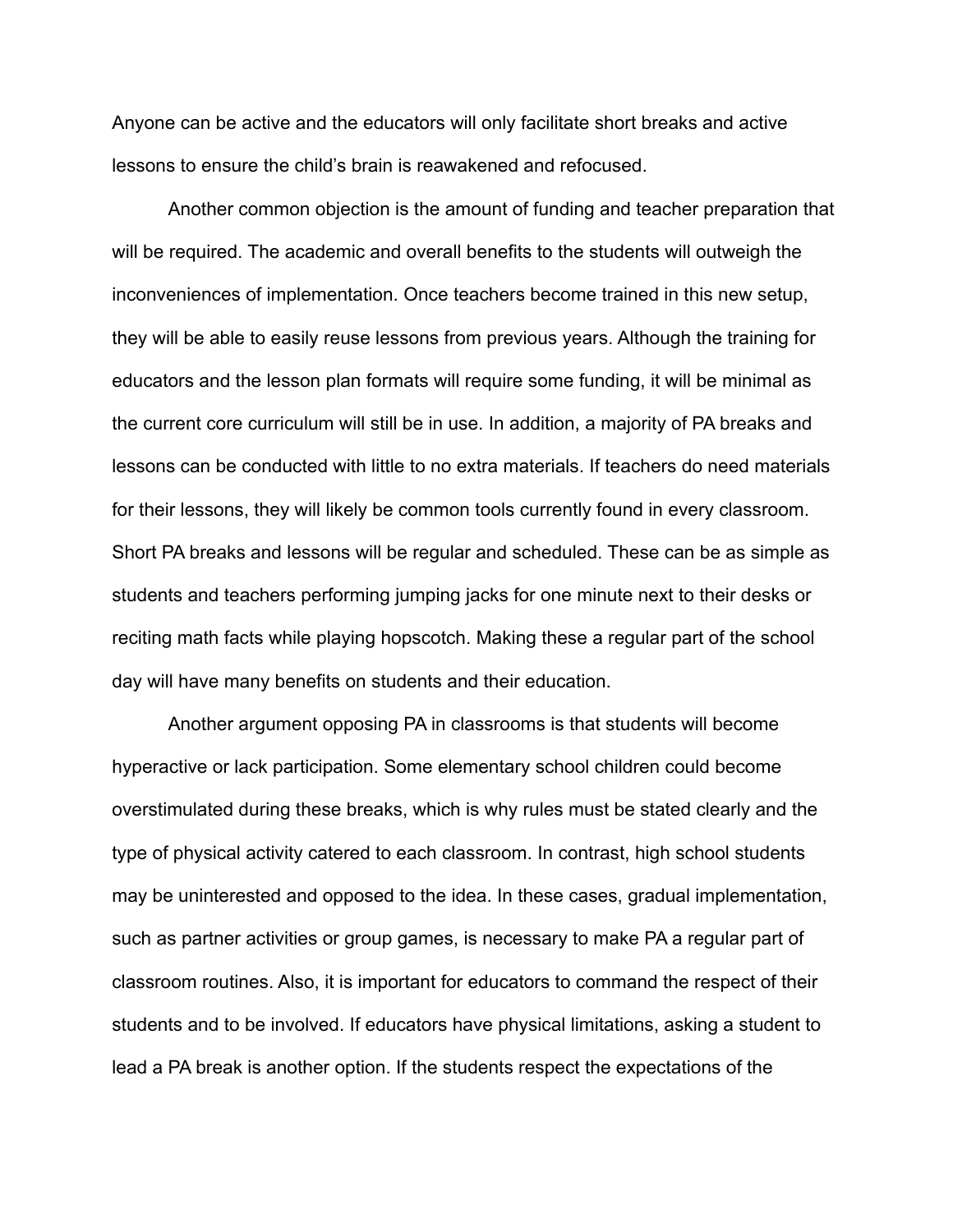teacher, they will participate. Eventually both the unmotivated and energetic students will come to enjoy the new movement and competitive nature of games.

One final objection to the implementation of this format in primary and secondary education is the amount of class time these breaks will absorb. Educators already feel pressed for time as they try to provide as much information in one period as possible. Thus, taking time to break up lessons creates a fear that a student's academic achievement levels will decline. The evidence previously stated, however, has proven that the method of instruction currently in use is not the most effective. When physical activity is incorporated, educators will likely find that the students absorb more information, making class time more productive. Even if the benefits are difficult to tangibly measure, implementing PA "did not detrimentally influence children's achievement and, instead, may have enhanced achievement" (Fedewa et al). Children will profit from this new class structure.

University boards will oppose this requirement, believing it unnecessary, as many institutions have state of the art exercise facilities. Because the mandatory phy-ed programs failed, colleges built these gyms with hopes that students would utilize them of their own accord. Data from the American College Health Association was compiled over 2008-2019. It "examined the percentage of students who self-reported engaging in sufficient physical activity to meet the guidelines for adults…In 2018–2019, that percentage was 44.75%. Thus, roughly half of the student population engages in sufficient physical activity, and that doesn't provide information on how many are using the campus fitness facilities" (Petruzzello and Box). Based on this information, likely less than 40% of students are utilizing their university's modern gyms. Those who do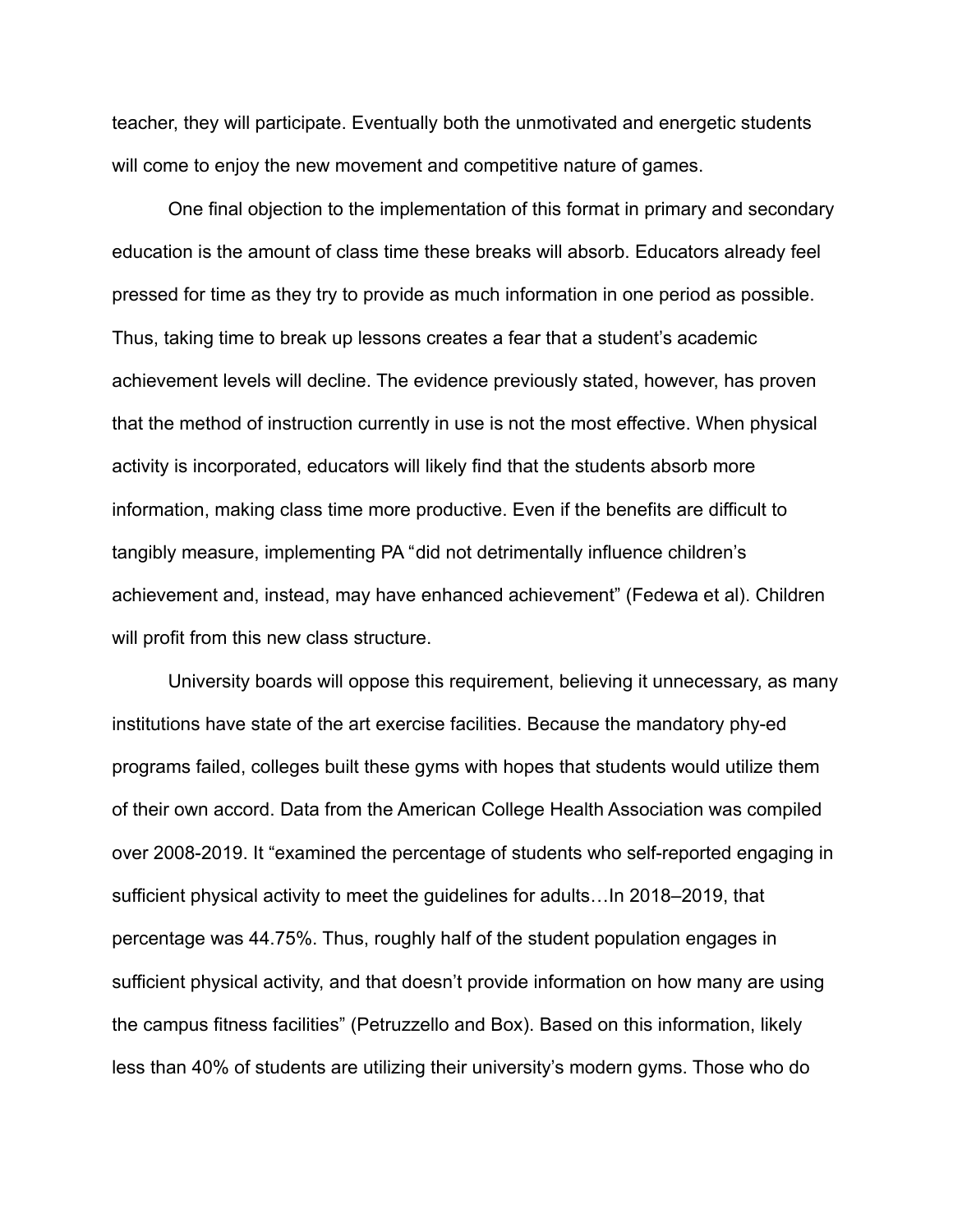take advantage of the fitness centers are often the self-motivated students and student athletes. Bradley Cardinal, a professor of kinesiology at Oregon State spoke against the myth that students are acquiring adequate exercise in the college facilities. He noted, "The very students that oftentimes might benefit the most from those centers typically don't use those centers. They're not conducive all the time to encouraging people to be in there and be physically active" (Goldberg). He adds that many students of varying backgrounds find the gyms intimidating. With this intervention the facilities recently built at many universities will be utilized by the entire student population, making exercise a priority in education.

### **Conclusion:**

This thesis has provided numerous reasons that frequent exercise should be a mandatory requirement in all levels of public education. Physical activity has been proven to enrich academic achievement and stimulate brain functions for increased learning in the classroom. In addition, it will refocus attention on the topics at hand. Students in their college years will also benefit from instituting physical activity. Both their mental and physical health will be enhanced as they form healthy habits for the remainder of their lives. As this thesis has demonstrated, students are in need of regular physical exercise. Education must cater to mental intelligence as well as physical well-being, just as it has throughout history. As the Roman poet Juvenal stated, "Mens sana in corpore sano." Together let us provide students with "a healthy mind in a healthy body" (Jones).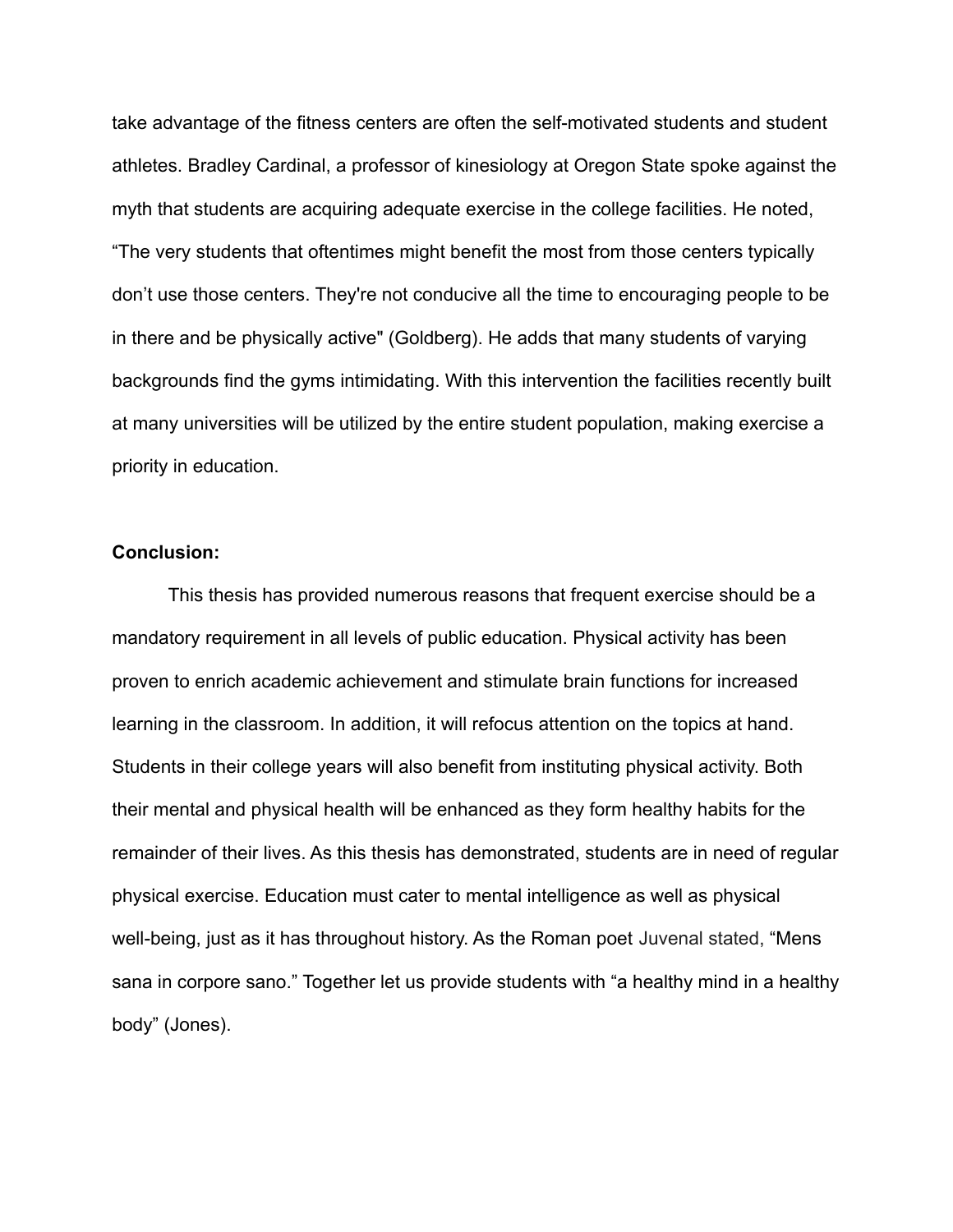## **Works Cited:**

- Calestine, J., Bopp, M., Bopp, C. M., & Papalia, Z. "College Student Work Habits are Related to Physical Activity and Fitness". *International journal of exercise science*, *10*(7), 1009–1017.(2017).
- "CDC." *Centers for Disease Control and Prevention*, Centers for Disease Control and Prevention, 21 Apr. 2020,

<https://www.cdc.gov/healthyschools/physicalactivity/facts.htm>.

- Chin, John J, and David Ludwig. "Increasing children's physical activity during school recess periods." *American journal of public health* vol. 103,7 (2013): 1229-34. doi:10.2105/AJPH.2012.301132
- de Greeff, Johannes W et al. "Effects of physical activity on executive functions, attention and academic performance in preadolescent children: a meta-analysis." *Journal of science and medicine in sport* vol. 21,5 (2018): 501-507. doi:10.1016/j.jsams.2017.09.595

Densley, Blake, et al. "Implementation of Physical Activity in US Elementary Schools: The Role of Administrative Support, Financial Resources, and Champions." *International Journal of Environmental Research and Public Health*, vol. 18, no. 9, Apr. 2021, p. 4476. *PubMed Central*, [https://doi.org/10.3390/ijerph18094476.](https://doi.org/10.3390/ijerph18094476)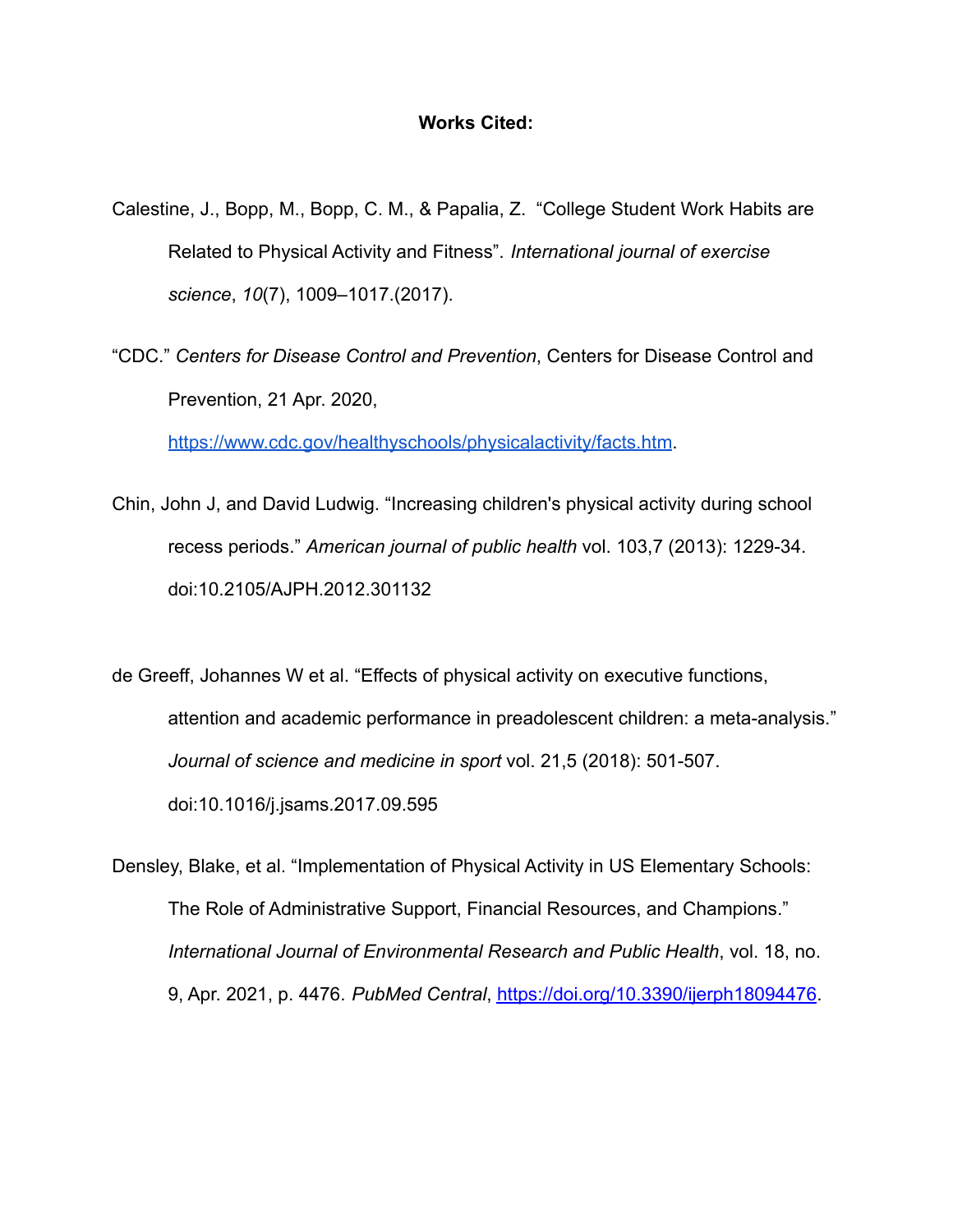"Executive function." *Merriam-Webster.com Dictionary*, Merriam-Webster,

[https://www.merriam-webster.com/dictionary/executive%20function.](https://www.merriam-webster.com/dictionary/executive%20function) Accessed 09 Mar. 2022

Fedewa, Alicia, et al. "(PDF) A Randomized Controlled Design Investigating the Effects of Classroom-Based Physical Activity on Children's Fluid Intelligence and Achievement." *ResearchGate*, SAGE Publications, 30 Mar. 2015, http://researchgate.net/publication/277655541 A randomized controlled design [\\_investigating\\_the\\_effects\\_of\\_classroom-based\\_physical\\_activity\\_on\\_children's\\_](http://researchgate.net/publication/277655541_A_randomized_controlled_design_investigating_the_effects_of_classroom-based_physical_activity_on_children%E2%80%99s_fluid_intelligence_and_achievement) fluid intelligence and achievement.

Goldberg, C. " Required to run? Professor proposes Harvard bring back required phys ed". *CommonHealth*. 26, Aug. 2016, [https://www.wbur.org/commonhealth/2016/08/26/harvard-professor-phys-ed-requi](https://www.wbur.org/commonhealth/2016/08/26/harvard-professor-phys-ed-required) [red](https://www.wbur.org/commonhealth/2016/08/26/harvard-professor-phys-ed-required)

*Holy Bible.* New International Version, Zondervan Publishing House, 2011.

"Impact — SHINE for Girls." *SHINE for Girls*, 2014,

<http://www.shineforgirls.org/impact#our-impact>.

Jensen, Eric. "Moving with the Brain in Mind." *Educational Leadership*, vol. 58, no. 3, Nov. 2000, p. 34. *EBSCOhost*, [https://search-ebscohost-com.seu.idm.oclc.org/login.aspx?direct=true&db=a9h&](https://search-ebscohost-com.seu.idm.oclc.org/login.aspx?direct=true&db=a9h&AN=3832977&site=ehost-live&scope=site) [AN=3832977&site=ehost-live&scope=site](https://search-ebscohost-com.seu.idm.oclc.org/login.aspx?direct=true&db=a9h&AN=3832977&site=ehost-live&scope=site).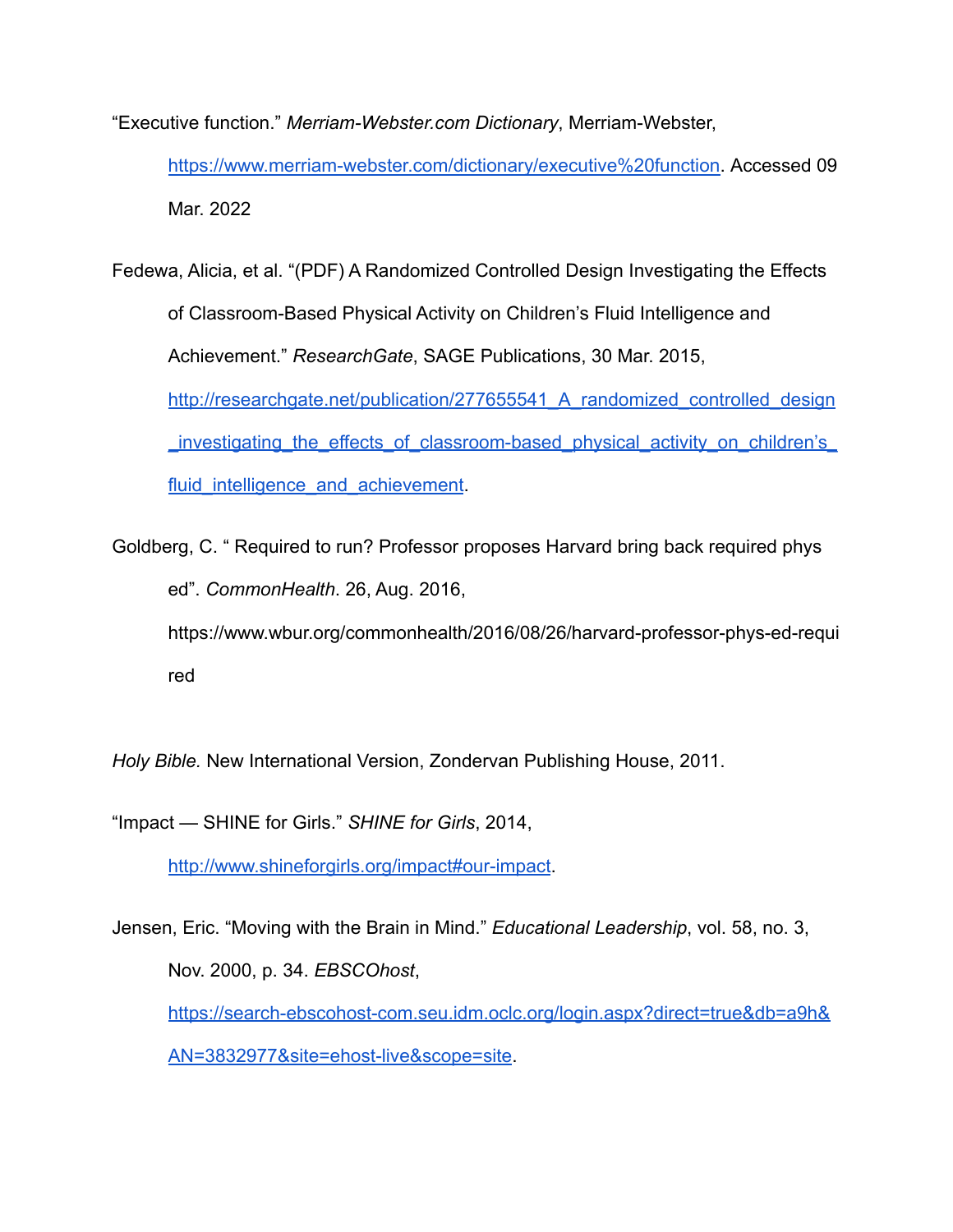Jones, Roger. "Mens Sana." *The British journal of general practice : the journal of the Royal College of General Practitioners* vol. 67,663 (2017): 435. doi:10.3399/bjgp17X692609

Kennedy, J.F. " The soft American". *Sports Illustrated,* 1960. *13*(26), 13–17.

Kim, Moo Song and Bradley J. Cardinal Differences in university students' motivation between a required and an elective physical activity education policy, *Journal of American College Health*, 2019, 67:3, 207-214, DOI:

[10.1080/07448481.2018.1469501](https://doi.org/10.1080/07448481.2018.1469501)

Kuchta, M. (2019). *Implications of Physical Activity Breaks in the Classroom* (Thesis, Concordia University, St. Paul). Retrieved from [https://digitalcommons.csp.edu/teacher-education\\_masters/1](https://digitalcommons.csp.edu/teacher-education_masters/1)

Lee, Eunmi, and Yujeong Kim. "Effect of university students' sedentary behavior on stress, anxiety, and depression." *Perspectives in psychiatric care* vol. 55,2 (2019): 164-169. doi:10.1111/ppc.12296

Lengel, Traci, and Mike Kuczala. *The Kinesthetic Classroom.* Corwin Press, 2010.

Marc S. Moulin, Stephanie Truelove, Shauna M. Burke and Jennifer D. Irwin Sedentary time among undergraduate students: A systematic review, *Journal of American College Health*, 2021, 69:3, 237-244, DOI: [10.1080/07448481.2019.1661422](https://doi.org/10.1080/07448481.2019.1661422)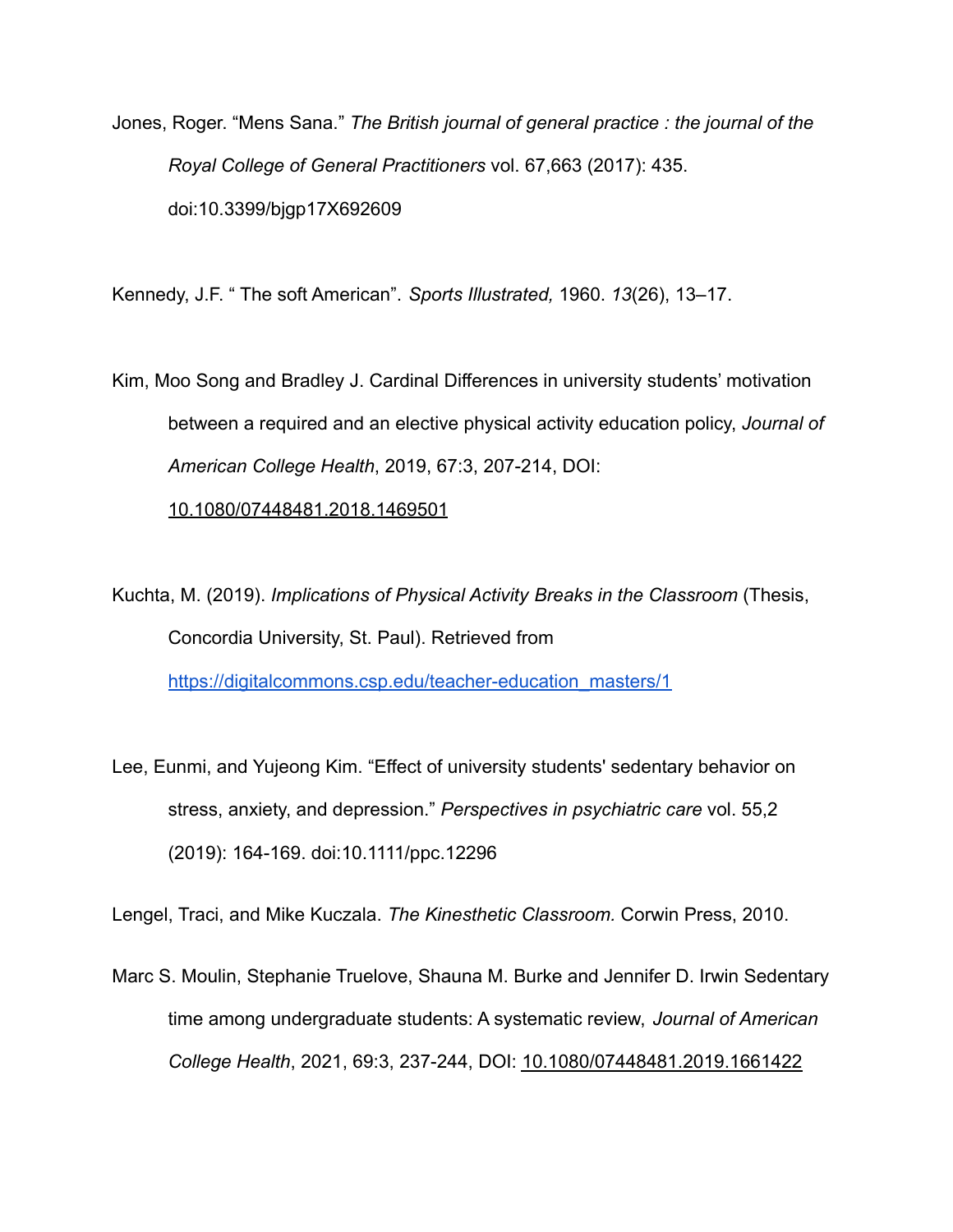Masini, Alice et al. "Evaluation of school-based interventions of active breaks in primary schools: A systematic review and meta-analysis." *Journal of science and medicine in sport* vol. 23,4 (2020): 377-384. doi:10.1016/j.jsams.2019.10.008

Mayo Clinic Health Service staff. "College Students and Depression." *Mayo Clinic Health System*, 7 Sept. 2021,

[https://www.mayoclinichealthsystem.org/hometown-health/speaking-of-health/coll](https://www.mayoclinichealthsystem.org/hometown-health/speaking-of-health/college-students-and-depression) [ege-students-and-depression](https://www.mayoclinichealthsystem.org/hometown-health/speaking-of-health/college-students-and-depression).

Morgan, Amy L., et al. "Physical Activity Patterns Of College Students During The Early Stages Of The Covid-19 Pandemic: 624." *Medicine & Science in Sports & Exercise*, vol. 53, no. 8S, Aug. 2021, pp. 209–10. *journals.lww.com*[,](https://doi.org/10.1249/01.mss.0000761496.85341.0c) <https://doi.org/10.1249/01.mss.0000761496.85341.0c>.

Munden, M. (2017). Kinesthetic movement activities and boys' engagement and behavior in literacy (Master's thesis, Northwestern College, Orange City, IA). Retrieved from [http://nwcommons.nwciowa.edu/education\\_masters/22/](http://nwcommons.nwciowa.edu/education_masters/22/)

"National Association for Sport and Physical Education ." *Play Encyclopedia*, Picture Perfect Playgrounds, Inc..,

[https://www.pgpedia.com/n/national-association-sport-and-physical-education.](https://www.pgpedia.com/n/national-association-sport-and-physical-education)

Penglee, Nattika et al. "Smartphone Use and Physical Activity among College Students in Health Science-Related Majors in the United States and Thailand." *International journal of environmental research and public health* vol. 16,8 1315. 12 Apr. 2019, doi:10.3390/ijerph16081315